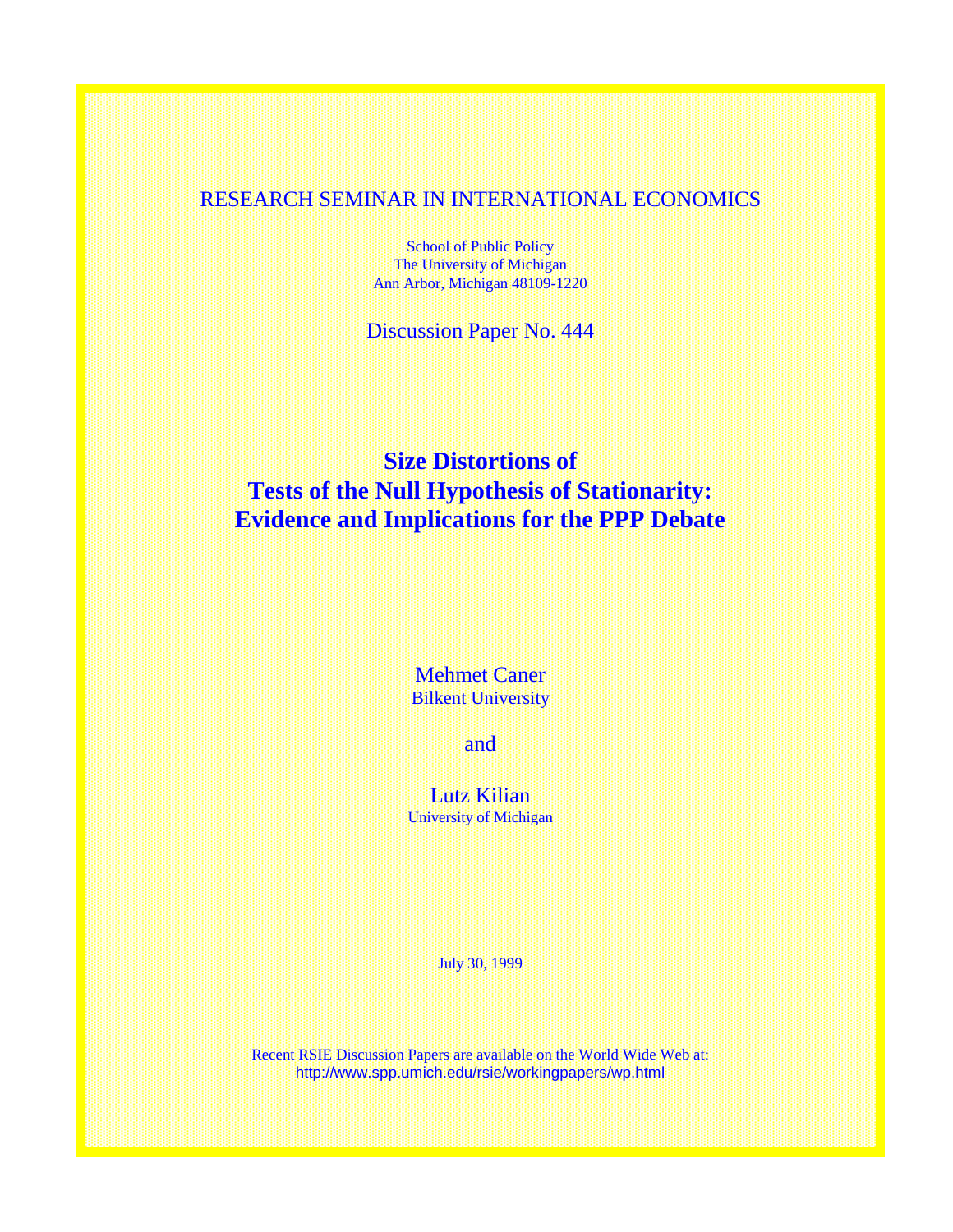# **Size Distortions of**

# **Tests of the Null Hypothesis of Stationarity: Evidence and Implications for the PPP Debate**

Mehmet Caner Lutz Kilian

Bilkent University University of Michigan and **CEPR** 

July 30, 1999

*Abstract*: Tests of the null hypothesis of stationarity against the unit root alternative play an increasingly important role in empirical work in macroeconomics and in international finance. We show that the use of conventional asymptotic critical values for stationarity tests may cause extreme size distortions, if the model under the null hypothesis is highly persistent. This fact calls into question the use of these tests in empirical work. We illustrate the practical importance of this point for tests of long-run purchasing power parity under the recent float. We show that the common practice of viewing tests of stationarity as complementary to tests of the unit root null will tend to result in contradictions and in spurious rejections of long-run PPP. While the size distortions may be overcome by the use of finite-sample critical values, the resulting tests tend to have low power under economically plausible assumptions about the half-life of deviations from PPP. Thus, the fact that stationarity is not rejected cannot be interpreted as convincing evidence in favor of mean reversion. Only in the rare case that stationarity is rejected do size-corrected tests shed light on the question of long-run PPP.

KEY WORDS: Long-run PPP; mean reversion; finite-sample critical values; real exchange rates.

*Acknowledgments*: We thank Bob Barsky, Bruce Hansen, Bart Hobijn, Jan Kmenta, Steve Leybourne, David Papell and Shaowen Wu for helpful discussions. An earlier version of this paper circulated under the title "Size Distortions of Tests of the Null Hypothesis of Stationarity: Evidence and Implications for Applied Work".

*Correspondence to*: Lutz Kilian, Department of Economics, University of Michigan, Ann Arbor, MI 48109-1220. Fax: (734) 764-2769. Phone: (734) 764-2320. Email: lkilian@umich.edu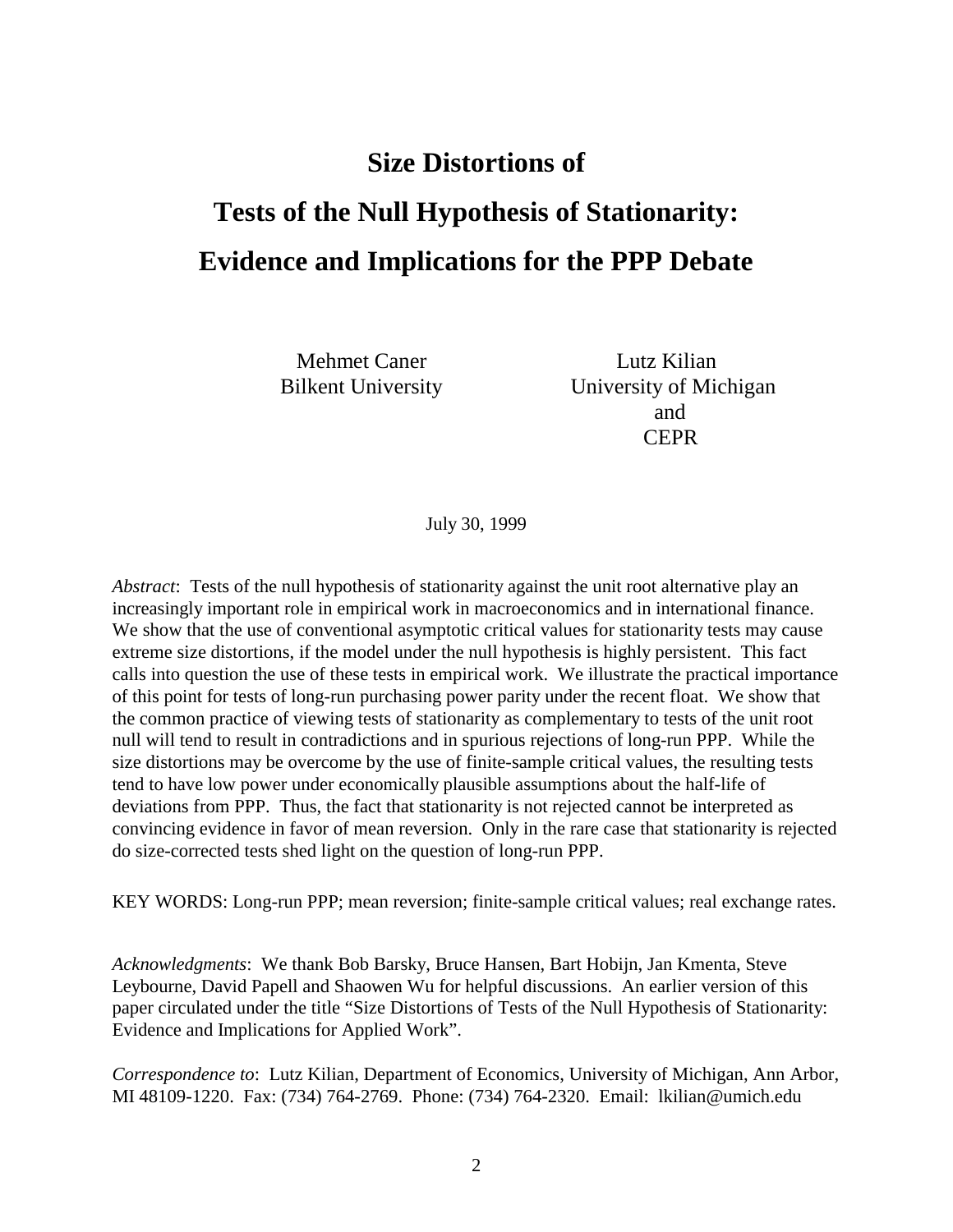#### **1. Introduction**

Recently, there has been increasing interest in tests of the null hypothesis of a level stationary process (or more precisely  $I(0)$  process) against the alternative of a difference stationary (or  $I(1)$ ) process. These tests are widely used in empirical macroeconomics and in international finance both in their own right and as complements to more traditional tests of the unit root null hypothesis (see, for example, Choi (1994), Lewbel (1996), Culver and Papell (1997, 1999), Lee et al. (1997), Collins and Anderson (1998), Wolters et al. (1998), Kuo and Mikkola (1999)).<sup>1</sup> We show that there are serious problems with the interpretation of these tests in practice that applied users need to be aware of and that are of immediate relevance for many questions in international finance, including tests of long-run purchasing power parity (PPP).

The two most widely used tests of the I(0) null hypothesis are due to Kwiatkowski et al. (1992), henceforth KPSS test, and to Leybourne and McCabe (1994), henceforth LMC test. Asymptotic critical values for both tests are given in Kwiatkowski et al. (1992). However, these critical values make no distinction between a process that is white noise and a highly persistent stationary process. We provide new evidence that in models with roots close to unity the use of asymptotic critical values may cause extreme size distortions. The existence of such size distortions has not been documented in the previous literature. While Kwiatkowski et al. report some size results for the KPSS test, their data generating processes are of relevance mainly for annual data. Leybourne and McCabe (1994) report low size distortions for the Leybourne and McCabe test in a somewhat more realistic setting, but their favorable simulation results appear to be due to a programming error. In contrast, we provide a comprehensive analysis of the size of both the KPSS test and the LMC test for the regions in the parameter space that are relevant for typical quarterly and monthly processes.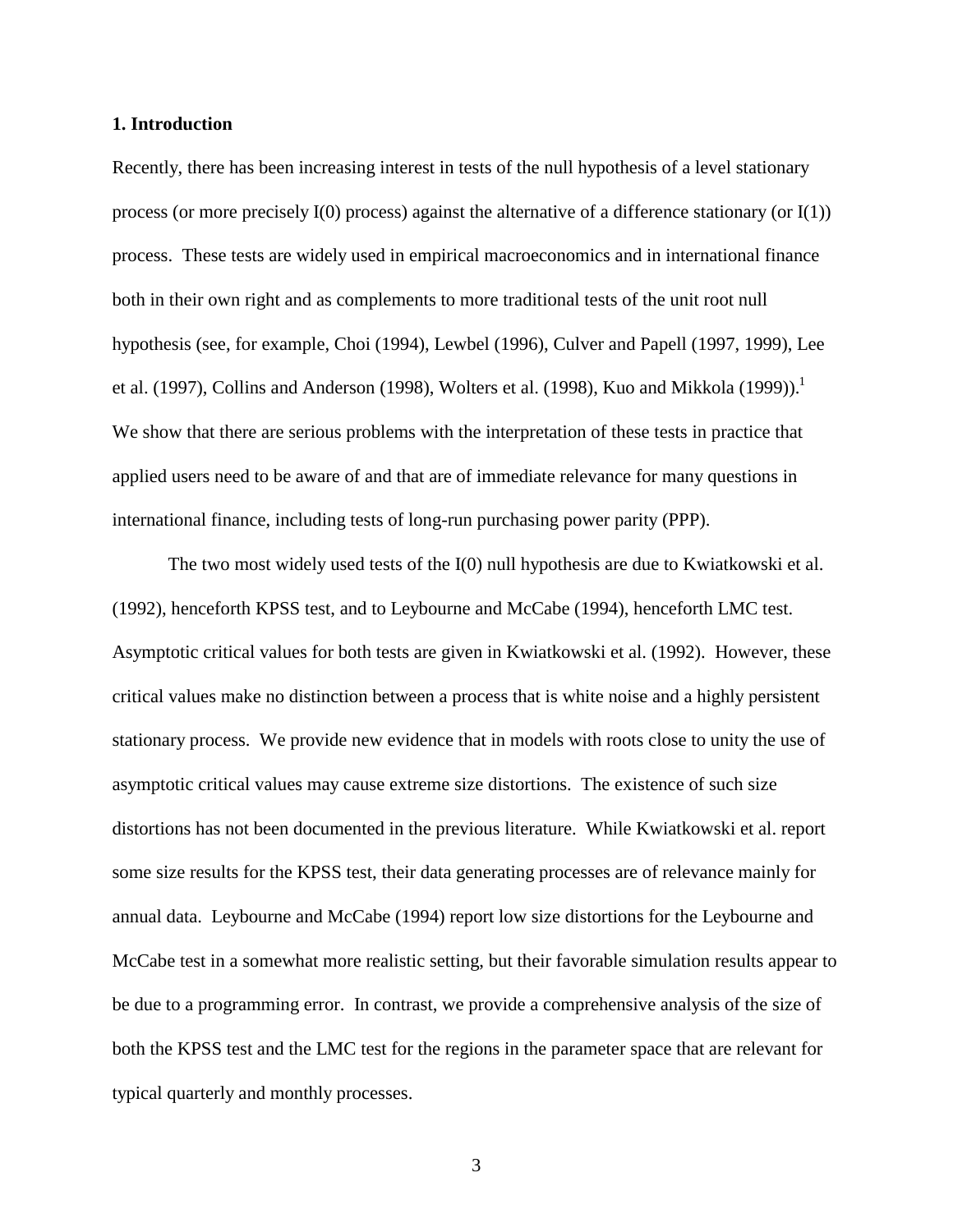Our findings of severe size distortions are of immediate practical interest. It is well known that the processes of interest in empirical macroeconomics and in international finance tend to be highly persistent even under the null of stationarity (see Rudebusch, 1993; Diebold and Senhadji, 1996; Lothian and Taylor, 1996). Since for such processes the KPSS and LMC test have a tendency to reject the null of stationarity whether it is true or not, we conclude that it is all but impossible to interpret rejections of the stationarity hypothesis in empirical work.

This fact also has important implications for the common practice of testing both the null hypothesis of a unit root and that of stationarity. Evidence against the stationarity null, but not the unit root null is typically interpreted as conclusive evidence that the underlying process is difference stationary (see, for example, Baillie and Pecchenino (1991), Cheung and Chinn (1997), Ely and Robinson (1997), Moreno (1998)). Our results imply that applied users will tend to spuriously accept the difference stationary model in practice, given the low power of unit root tests. Rejections of stationarity in favor of a unit root process are indeed common in applied work. Moreover, size distortions of stationarity tests may generate contradictory test results with both null hypotheses being rejected.

We illustrate the practical importance of this point for tests of long-run PPP in the post-Bretton Woods period. Our empirical analysis extends recent work by Culver and Papell (1999) who applied the KPSS test to quarterly data under the recent float. We use both the KPSS and the LMC test, and we include monthly real exchange rate data in our analysis. We find that both tests are likely to overstate the evidence against long-run PPP under the recent float. Notably the LMC test rejects the null of stationarity for virtually all countries in favor of a unit root process.

An important question is to what extent the size distortions of stationarity tests may be mitigated by replacing the asymptotic critical values by size-adjusted finite-sample critical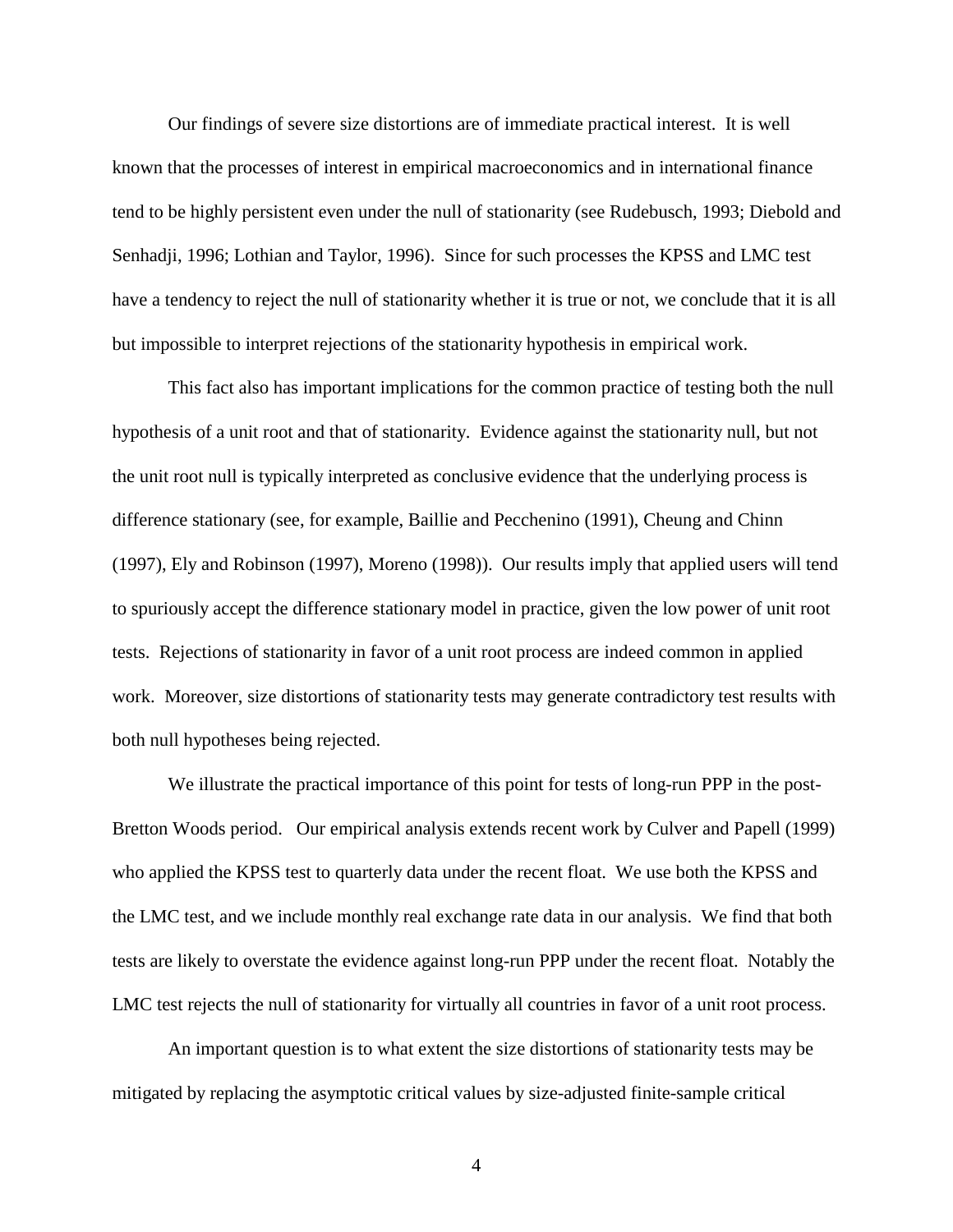values. Recently, such corrections have been employed by Cheung and Chinn (1997), Rothman (1997) and Kuo and Mikkola (1999), among others. We derive size-corrected critical values for the LMC and KPSS test under economically plausible assumptions about the half-life of deviations from PPP. Using size-adjusted critical values for the KPSS and LMC test instead of asymptotic critical values, we are unable to reject the stationarity null for any country but Japan.

However, this sharp reversal in results cannot be interpreted as convincing evidence in favor of long-run PPP. We show that after size corrections the power of the KPSS (LMC) test falls as low as 20 % (22 %) at the 5 % level for the sample sizes and degrees of persistence of interest in the PPP literature. This means that tests based on size-adjusted critical values are unlikely to reject stationarity whether long run PPP holds or not. Thus, we learn very little from conducting tests with size-corrected critical values except in the rare case of a rejection of stationarity. Our example of the problems with interpreting results of stationarity tests is representative for a wide range of applications in macroeconomics and international finance. We conclude that these tests should not be used without size-adjusting the critical values and will tend to be of limited usefulness even with size-adjustments unless the sample size is very large.

In section 2, we review the construction of the KPSS and LMC tests of stationarity. In section 3 we document the size distortions of the KPSS and LMC tests based on asymptotic critical values. In section 4, we illustrate the practical importance of the size distortions for applied work in the context of the PPP debate. In section 5, we analyze the size-corrected power of the LMC and KPSS tests and reexamine the empirical findings. Section 6 concludes.

#### **2. A Review of the Two Leading Examples of Tests of Stationarity**

The two most widely used tests of the I(0) null hypothesis are due to Kwiatkowski et al. (1992) and to Leybourne and McCabe (1994). These two tests differ in how they account for serial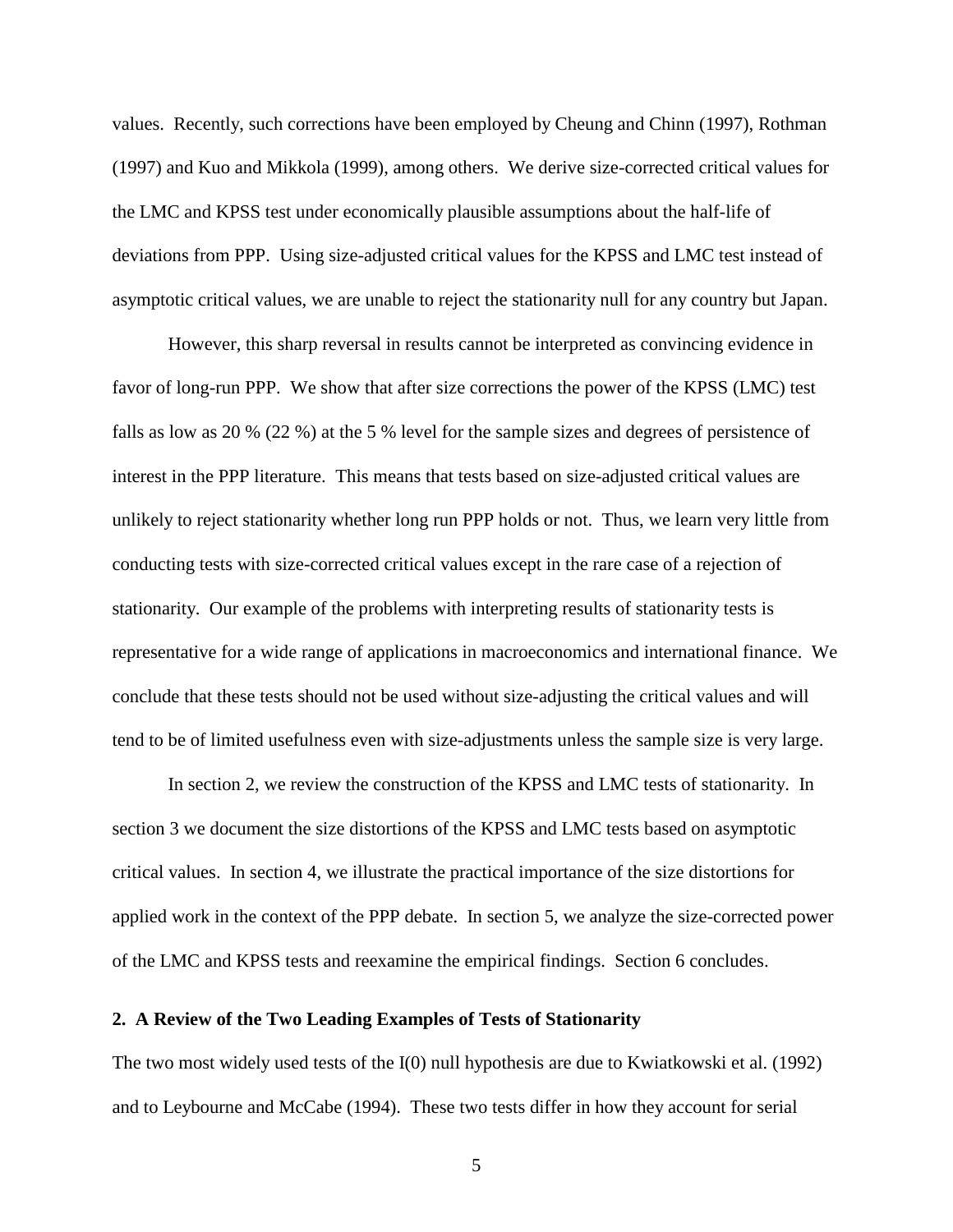correlation under  $H_0$ . Whereas the KPSS test uses a nonparametric correction similar to the Phillips-Perron test, the LMC test allows for additional autoregressive lags similar to the augmented Dickey-Fuller (ADF) test. Although both tests have the same asymptotic distribution, the LMC test statistic converges at rate  $O_p(T)$  compared to a rate of only  $O_p(T/l)$  for the KPSS statistic where *l* is the autocorrelation truncation lag. Moreover, the LMC test is robust to the choice of lag order, whereas the KPSS test can be sensitive to the choice of *l* (see Leybourne and McCabe (1994), Lee (1996)).

#### **2.1. Leybourne-McCabe Test**

Following Leybourne and McCabe (1994), we consider the generalized local levels model

$$
\Phi(L) y_t = \alpha_t + \beta t + \varepsilon_t \tag{1}
$$

and

$$
\alpha_t = \alpha_{t-1} + \eta_t, \quad \alpha_0 = \alpha, \quad t = 1, \dots, T,
$$
\n
$$
(2)
$$

where  $\Phi(L) = 1 - \phi_1 L - \phi_2 L^2 - ... - \phi_p L^p$  is a *p*th-order autoregressive polynomial in the lag operator *L* with roots outside the unit circle. We assume that  $\varepsilon_t$  is distributed iid  $(0, \sigma_{\varepsilon}^2)$  and  $\eta_t$  is distributed iid  $(0, \sigma_n^2)$ . We also assume that  $\varepsilon_t$  and  $\eta_t$  are mutually independent. Under regularity conditions, the structural model (1) and (2) can be shown to be second-order equivalent in moments to the  $ARIMA(p,1,1)$  reduced form process:

$$
\Phi(L) (1 - L) y_t = \beta + (1 - \theta L) \zeta_t, \qquad (3)
$$

with suitably defined MA coefficient  $\theta$  and iid innovations  $\zeta_t$  with distribution  $(0, \sigma_\zeta^2)$ . It can be shown that  $0 < \theta < 1$  for  $0 < \sigma_{\eta}^2 < \infty$ . This specification accounts for the presence of a nonzero MA(1) component in the growth rates of many economic time series. A test of the null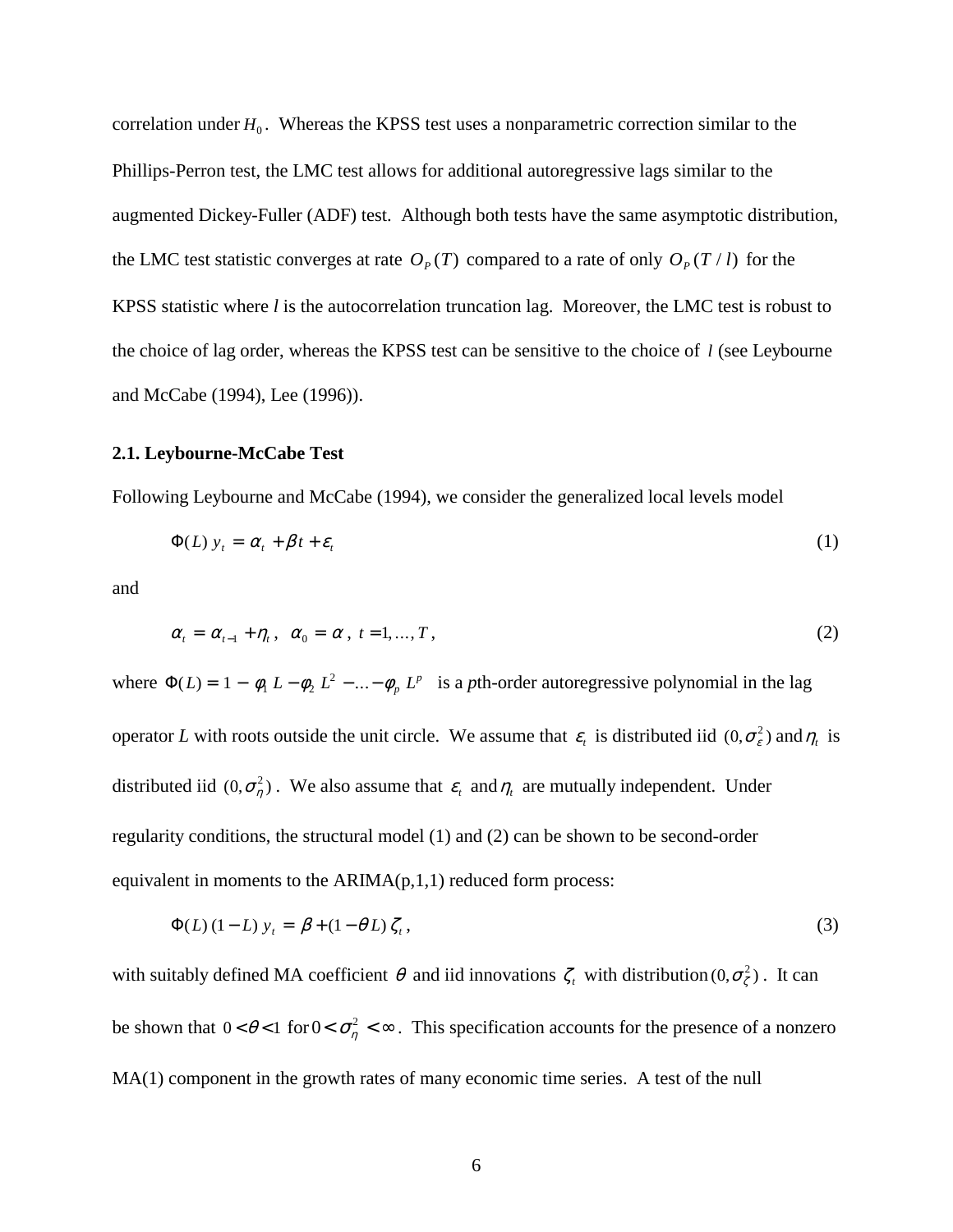hypothesis that *y<sub>t</sub>* follows a trend-stationary ARIMA(p,0,0) process against the alternative of an ARIMA(p,1,1) model with positive MA coefficient can be stated as  $H_0: \sigma_\eta^2 = 0$  against  $H_1$ :  $\sigma_{\eta}^2 > 0$  in the structural model with  $\beta \neq 0$ .

To implement the LMC test we construct the series:

$$
y_t^* = y_t - \sum_{i=1}^p \phi_i^* y_{t-i}
$$

where the  $\phi_i^*$  are the maximum likelihood estimates of  $\phi_i$  from the fitted ARIMA(p,1,1) model

$$
\Delta y_t = \beta + \sum_{i=1}^p \phi_i \, \Delta y_{t-i} + \zeta_t - \theta \, \zeta_{t-1} \tag{4}
$$

and then calculate the residuals from the least-squares regression of  $y_t^*$  on an intercept and deterministic time trend. Denoting these residuals  $\hat{\varepsilon}_t$ , the test is based on

$$
\hat{s}_{\beta} = \hat{\sigma}_{\varepsilon}^{-2} T^{-2} \hat{\varepsilon}^* V \hat{\varepsilon}
$$

where  $\hat{\sigma}_{\varepsilon}^2 = \hat{\varepsilon}' \hat{\varepsilon} / T$  is a consistent estimator of  $\sigma_{\varepsilon}^2$  and *V* is a *T x T* matrix with *ij*th element equal to the minimum of *i* and *j*. We reject the null hypothesis of stationarity if the test statistic exceeds its critical value under  $H_0$ .

If  $\beta$  is known to be zero in population, the residuals  $\hat{\epsilon}_t$  are obtained from regressing  $y_t^*$ on an intercept alone. The resulting test statistic is:

$$
\hat{s}_{\alpha} = \hat{\sigma}_{\varepsilon}^{-2} T^{-2} \hat{\varepsilon}^{\prime} V \hat{\varepsilon}
$$

Asymptotic critical values for both of these statistics are provided in Kwiatkowski et al. (1992). We follow Leybourne and McCabe in programming the test in GAUSS. A key issue in the implementation of the LMC test that is not discussed in their paper is the choice of starting values for the  $ARIMA(p,1,1)$  model. Rather than rely on the standard optimization algorithm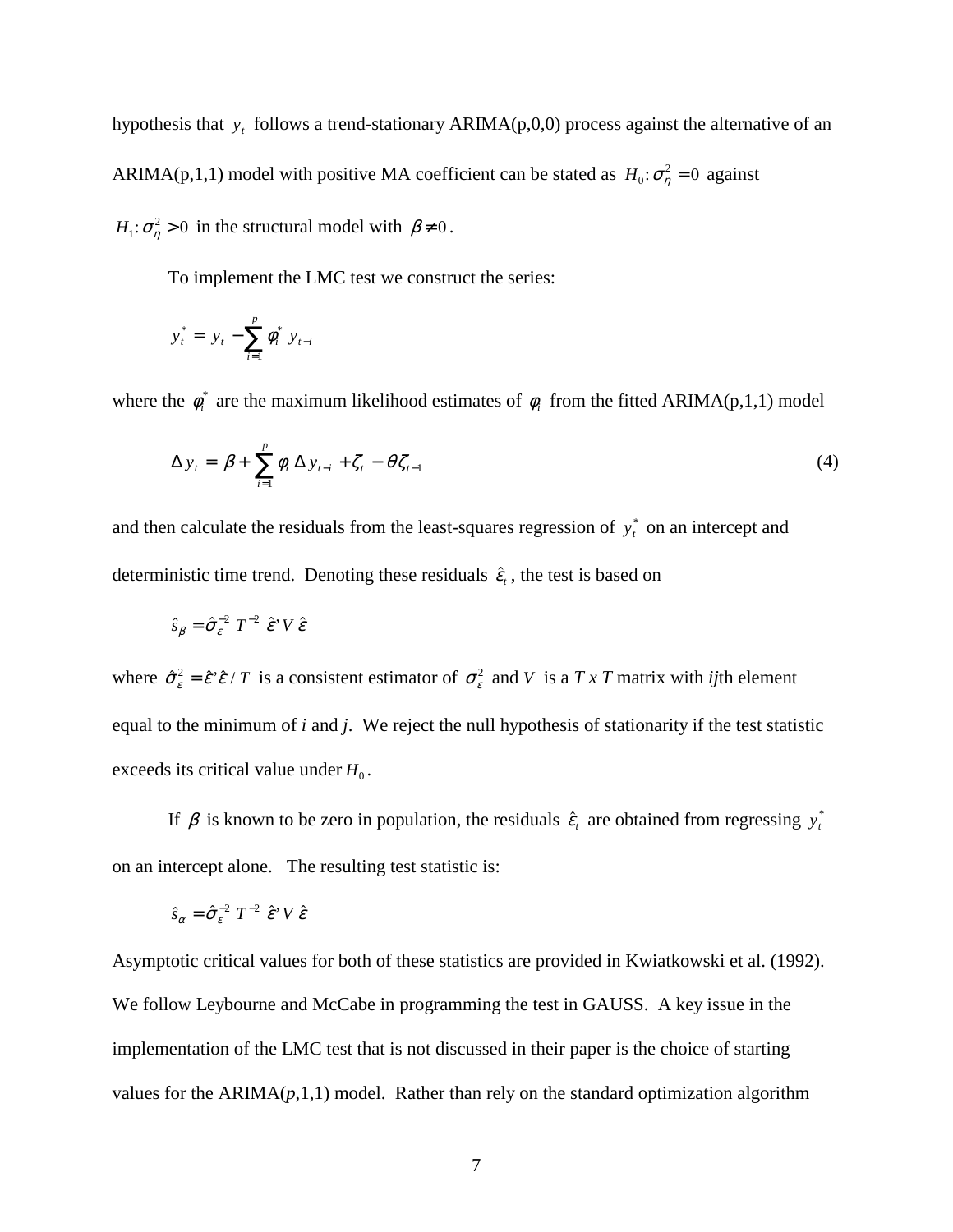used by the GAUSS-ARIMA routine, Leybourne and McCabe evaluate the likelihood function for a grid of initial values for the moving average parameter,  $\theta^0$ , ranging from 0 to -1 in increments of 0.05, with the initial value of the autoregressive parameter(s) fixed at  $\theta^0$  – 0.1. In particular, for  $p = 1$ , the initial guess for the AR parameter is defined as  $\phi_1^0 = \theta_1^0 - 0.1$ . For  $p > 1$ , the initial guess is  $\phi_1^0 = ... = \phi_p^0 = \theta^0 - 0.1$ . The starting value for the drift parameter is set equal to 0.1. In this paper, we extend Leybourne and McCabe's procedure by including among the candidate models the model selected based on the default initial values supplied by the GAUSS-ARIMA routine. The model that achieves the highest likelihood is selected for the final analysis. The GAUSS code for our estimation procedure is available upon request.<sup>2</sup>

#### **2.2. KPSS Test**

The KPSS test of stationarity is based on the same model as the LMC test and has the same general structure. The KPSS test statistic for the model with time trend is computed as

$$
\hat{d}_{\beta} = \hat{\sigma}_{\varepsilon}^{-2} T^{-2} \hat{\varepsilon} V \hat{\varepsilon},
$$

where  $\hat{\epsilon}_t$  is the least-squares residual from a regression of  $y_t^*$  on an intercept and deterministic time trend. The difference to the LMC test is that the KPSS test relies on a nonparametric estimator of the long-run variance of  $\varepsilon$ .

$$
\hat{\sigma}_{\varepsilon}^2 = \hat{\varepsilon}_t \, \hat{\varepsilon}_t / T + 2 \sum_{i=1}^l w(i,l) \, \hat{\varepsilon}_t \, \hat{\varepsilon}_{t-i} / T \,,
$$

where  $w(i,l) = 1 - i/(l+1)$  is the Bartlett kernel. This estimator is consistent if the truncation lag *l* increases with the sample size at a suitable rate. We set  $l = \text{int}[12(T/100)^{1/4}]$  where *int* denotes the integer part (see Kwiatkowski et. al. (1992), Lee (1996)).<sup>3</sup>

Similarly, for  $\beta = 0$ , the residuals  $\hat{\epsilon}_t$  are obtained from regressing  $y_t^*$  on an intercept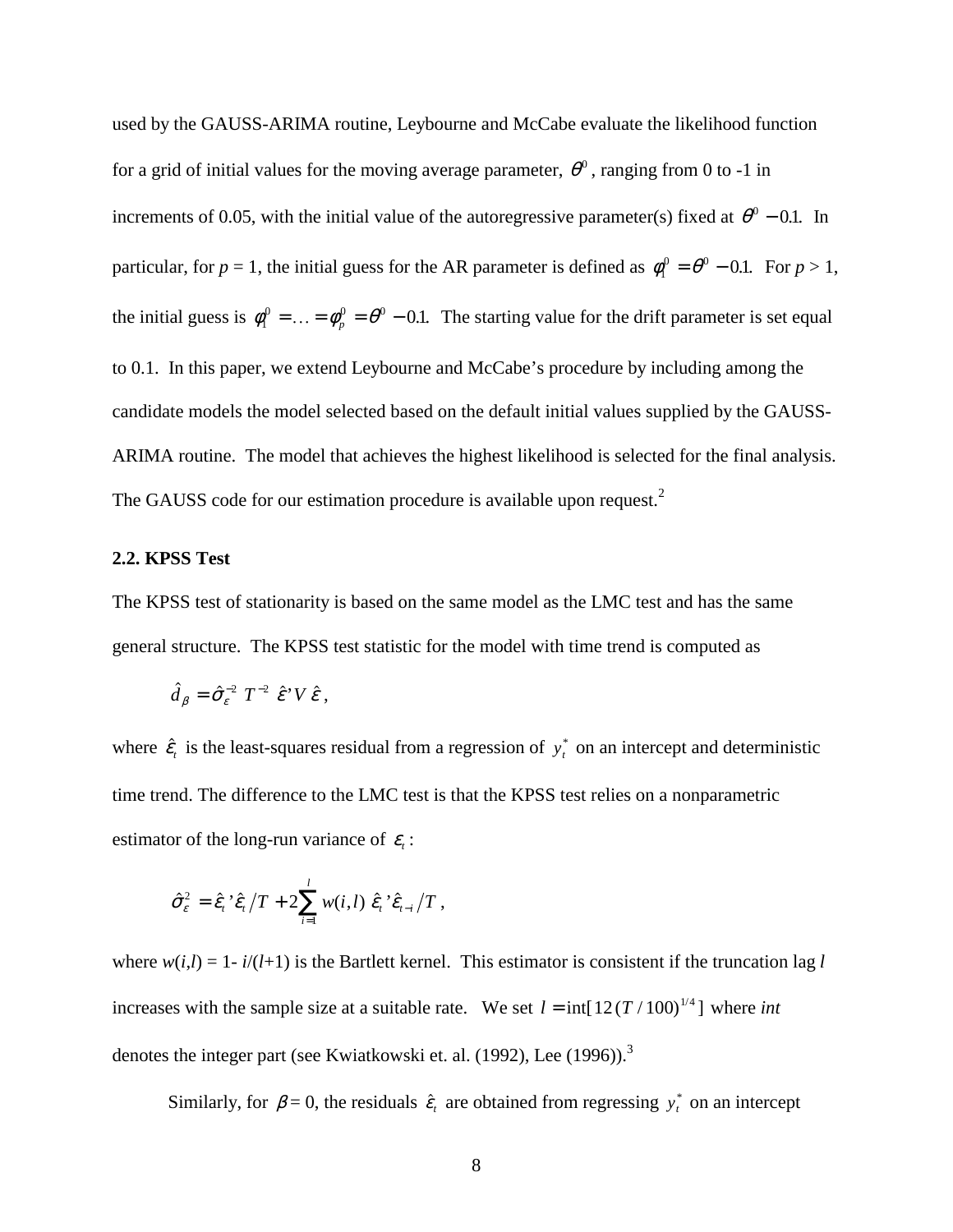alone. The resulting test statistic is:

$$
\hat{d}_{\alpha} = \hat{\sigma}_{\varepsilon}^{-2} T^{-2} \hat{\varepsilon}^{\prime} V \hat{\varepsilon},
$$

where  $\hat{\sigma}_{\varepsilon}^2$  is defined as before. The asymptotic critical values for these statistics are identical to those for the LMC test.

#### **3. Evidence of Size Distortions**

This is not the first paper to examine the size of tests of stationarity. For example, Kwiatkowski et al. (1992) and Lee (1996) have provided size results for a range of sample sizes and values of ρ. However, their results are limited to the AR(1) model with slope parameter  $ρ ≤ 0.8$ . Kwiatkowski et. al. make the case that " $\rho = 0.8$  is a plausible parameter value since, if we take most series to be stationary, their first-order autocorrelations will often be in this range" (p. 171/172). This view may be plausible for some of the annual Nelson and Plosser (1982) data analyzed in Kwiatkowski et al., but it is highly unrealistic for most monthly and quarterly data.

In this paper, we make the case that many econometric applications of stationarity tests involve processes with roots much closer to unity (see Rudebusch (1993), Cheung and Chinn (1997)). While Leybourne and McCabe (1994) provide some additional small-sample evidence for the size of the LMC and KPSS tests, the low size distortions they find for the LMC test appear to be due to a programming error. Moreover, their evidence is limited to processes with roots between 0 and 0.9. As we will show, there is reason to expect the dominant root of many stationary processes to be closer to 0.94-0.99 in practice. Thus, the relevant models from an economic point of view are a highly persistent process under the null of stationarity and a unit root process under the alternative. There is reason to doubt the finite-sample accuracy of the asymptotic critical values for such highly persistent processes. $4$  We illustrate this point by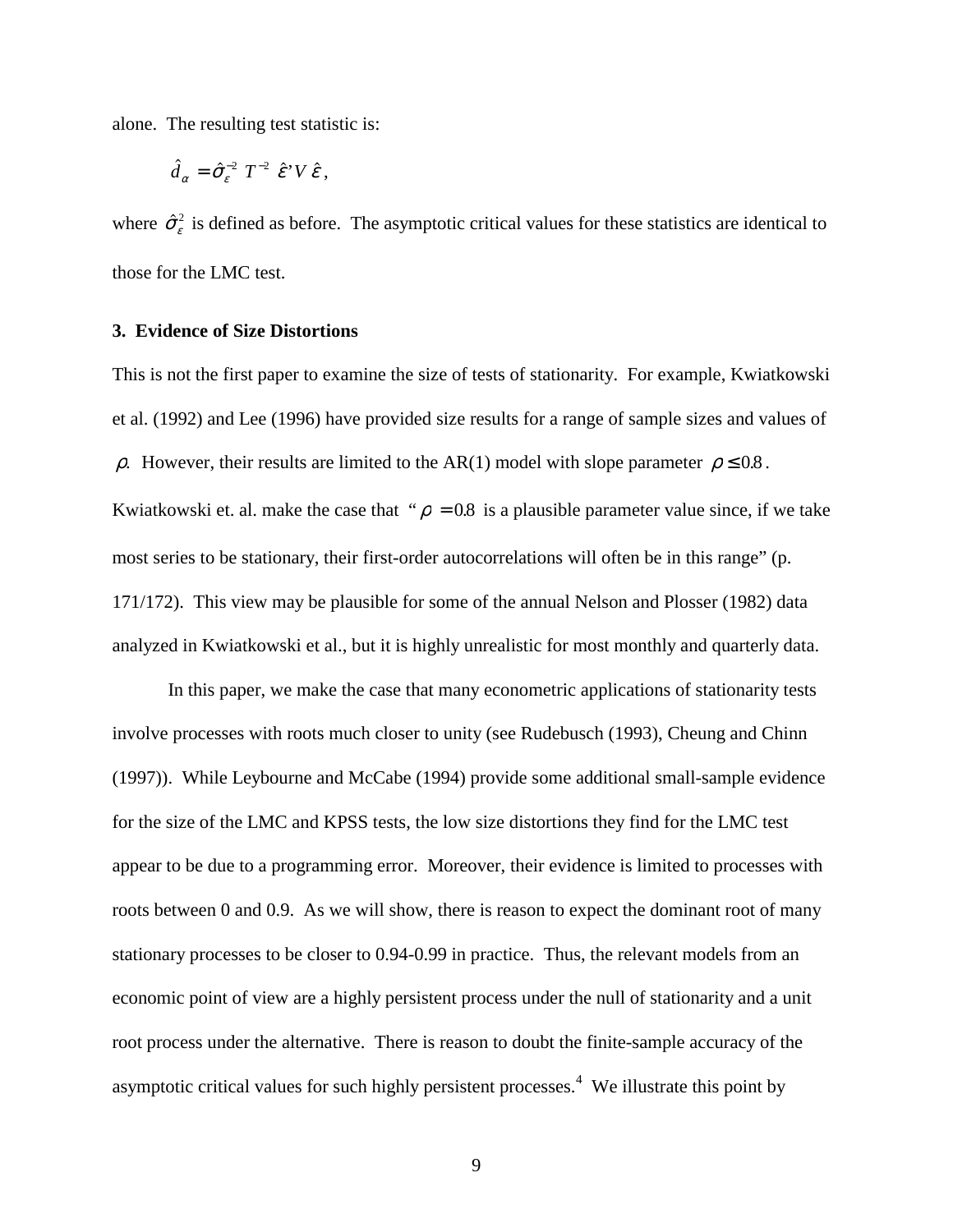extending the simulation evidence for the KPSS test and the LMC test to processes with larger roots. We use the critical values compiled by Kwiatkowski et al. (1992) and used in most applied work.<sup>5</sup>

The size of the KPSS test is highly sensitive to the choice of the truncation lag *l*. We therefore follow the recommendation of Kwiatkowski et al. (1992) and Lee (1996) and choose a comparatively large value of *l* such that  $l = \text{int} [12(T/100)^{1/4}]$ . This choice tended to produce the most accurate test results in previous studies. For the LMC test we set  $p = 1$ , since the size of the test is not sensitive to the lag order used. The data generating process is an AR(1) process with root  $\rho$  and NID(0,1) innovations. The sample size is  $T \in \{100, 300, 600\}$ . Table 1 shows the effective size of both the KPSS and the LMC test. Results for the model without trend are shown in Table 1a and those for the model with trend in Table 1b. We focus on the nominal 5 % test. Qualitatively similar results are obtained at the nominal 10 % level.

Table 1a shows the rejection rate under the null hypothesis for a range of values of  $\rho$ from 0 to 0.99. It is evident that the size distortions for roots near unity are large and increasing, unlike the size results reported in Kwiatkowski et al. (1992), Lee (1996) and Leybourne and McCabe (1994).<sup>6</sup> For example, for  $\rho = 0.9$  and  $T = 100$ , the rejection rate of the nominal 5 % LMC test based on conventional asymptotic critical values is 32 %. For  $\rho = 0.99$  and  $T = 100$ , the rejection rate rises to 74 %. Even for  $T = 600$ , the rejection rate may be as high as 70 (45, 14, 9) % for  $\rho = 0.99$  (0.98, 0.95, 0.9). Similarly, the KPSS test rejects the null hypothesis in up to 77 % of all trials. Based on this evidence, one would expect both tests to reject the null hypothesis of stationarity far too often in small samples. Qualitatively similar results hold for the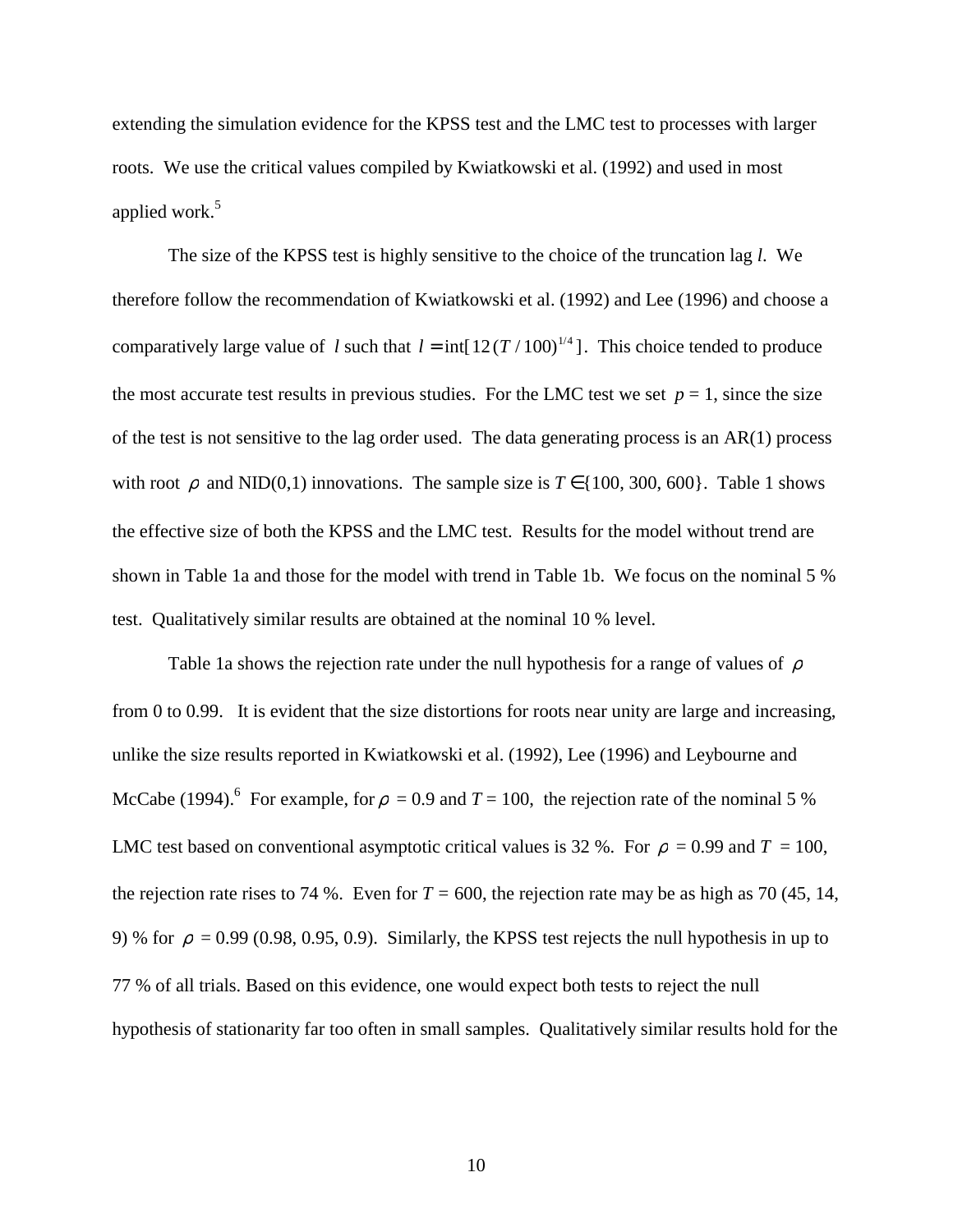model with trend in Table 1b.

It is of some practical interest to compare the performance of the LMC and the KPSS test. For the model without trend, the KPSS test tends to be almost uniformly more accurate than the LMC test for  $T = 100$ , for  $T = 300$  the LMC test is more accurate, except for the most persistent processes, and for  $T = 600$  the LMC test is uniformly more accurate. The size of both tests improves with larger sample size, but only very slowly. Consistent with the theoretical results about the rate of convergence of the two tests, the size of the LMC test converges much more rapidly to its nominal level than that of the KPSS test. However, for the relevant range of  $\rho$ , severe size distortions persist even for  $T = 600$ . For the model with trend in Table 1b, the size distortions of the LMC test tend to be considerably smaller than in Table 1a. Except for  $T = 100$ , the LMC test almost always is more accurate than the KPSS test, often by a wide margin. The differences are most pronounced for larger sample sizes. However, even the LMC test has rejection rates of up to 58 percent for  $\rho = 0.99$  and  $T = 300$ .

Table 1 also shows that for highly persistent stationary processes, the convergence of the size to its nominal level may be non-monotonic. As the sample size increases from  $T = 100$  to  $T$  $= 300$ , the effective size actually worsens in some cases. For  $T = 600$ , the effective size improves relative to  $T = 300$ , but may still be higher than for  $T = 100$ . The degree of nonmonotonicity is more pronounced for the KPSS test than for the LMC test.

We conclude that both tests have a strong tendency to spuriously reject the null hypothesis of stationarity for realistic values of  $\rho$  and *T*. The existence of such severe size distortions has not been previously documented in the literature. In applied work, rejections of the stationarity hypothesis based on asymptotic critical values have often been welcomed as strong evidence in favor of a unit root (and as a formal justification for pursuing cointegration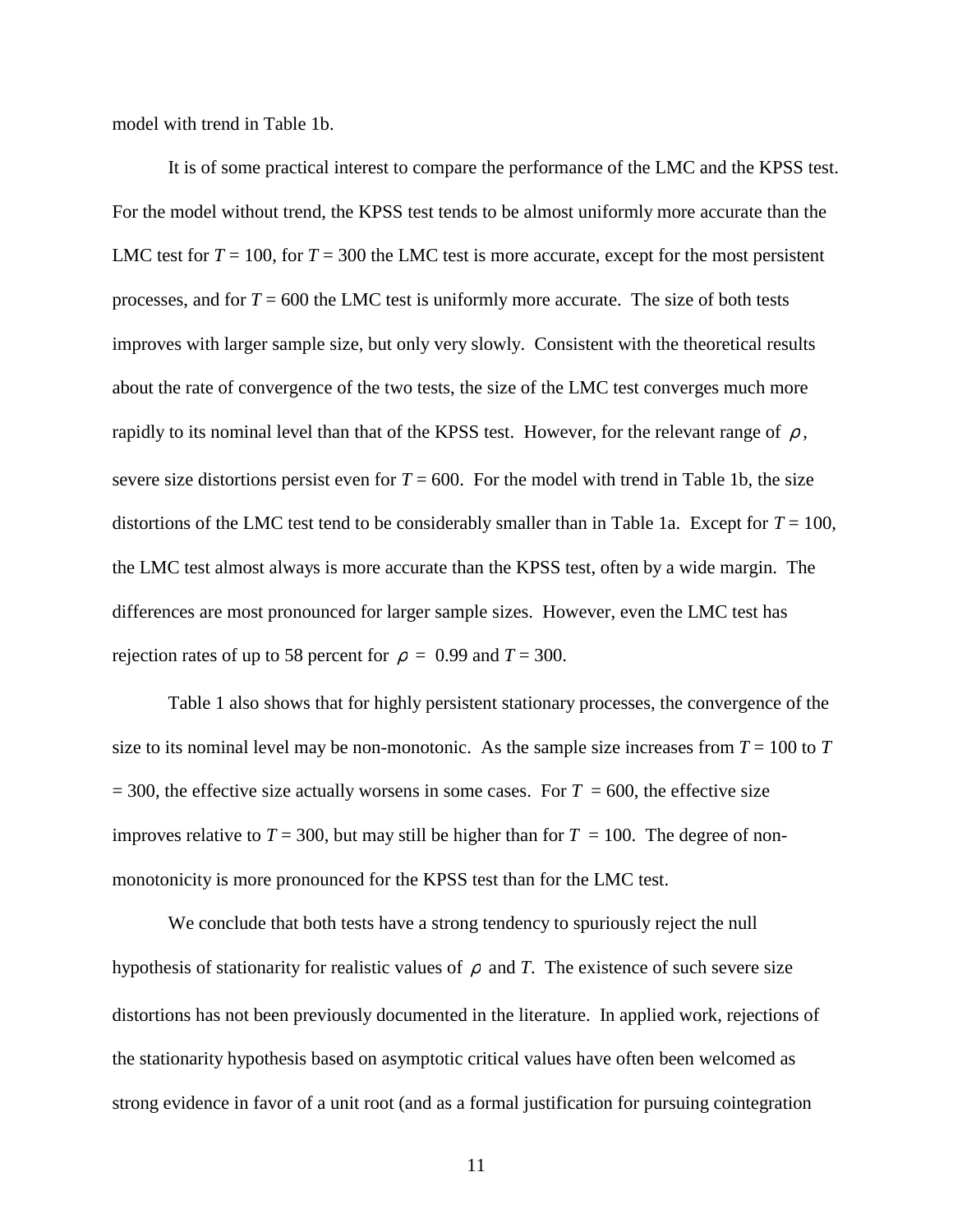tests for linear combinations of I(1) variables). Our results suggest that many of these findings are likely to have been spurious.

#### **4. Example: Testing for Long-Run PPP in the Post-Bretton Woods Era**

#### **4.1. Motivation**

More than twenty years after the breakdown of the Bretton Woods exchange rate system there still is considerable disagreement over the question of whether real exchange rates are meanreverting (see Froot and Rogoff, 1995; Rogoff, 1996). While most economists find some version of long-run purchasing power parity plausible and indeed well nigh indispensable in the construction of theoretical international macroeconomic models, statistical tests for the absence of mean reversion to date have yielded at best conflicting results. This makes it appealing to test directly the null hypothesis that real exchange rates are mean-reverting. A failure to reject this null hypothesis would not suffice to convince a skeptic of the existence of long-run PPP, but a rejection would be compelling evidence against long-run PPP. Such PPP tests have been conducted for example by Baillie and Pecchenino (1991) to assess the validity of the building blocks of the monetary model of exchange rate determination for the U.K. and the U.S. Kuo and Mikkola (1999) conduct a similar analysis for long-run US-UK real exchange rates. However, their analysis has no direct implications for the post-Bretton Woods period. In work more closely related to ours, Culver and Papell (1999) observe that the failure to reject the null of stationarity for real exchange rates, together with evidence against the null of stationarity for nominal exchange rates for the same sample period, would constitute strong evidence of long-run PPP. Culver and Papell investigate the null hypothesis of stationary real exchange rates in the post-Bretton Woods era using the KPSS test. For quarterly real exchange rate data, they conclude that the evidence against long-run PPP is mixed, with the KPSS test at the 5 percent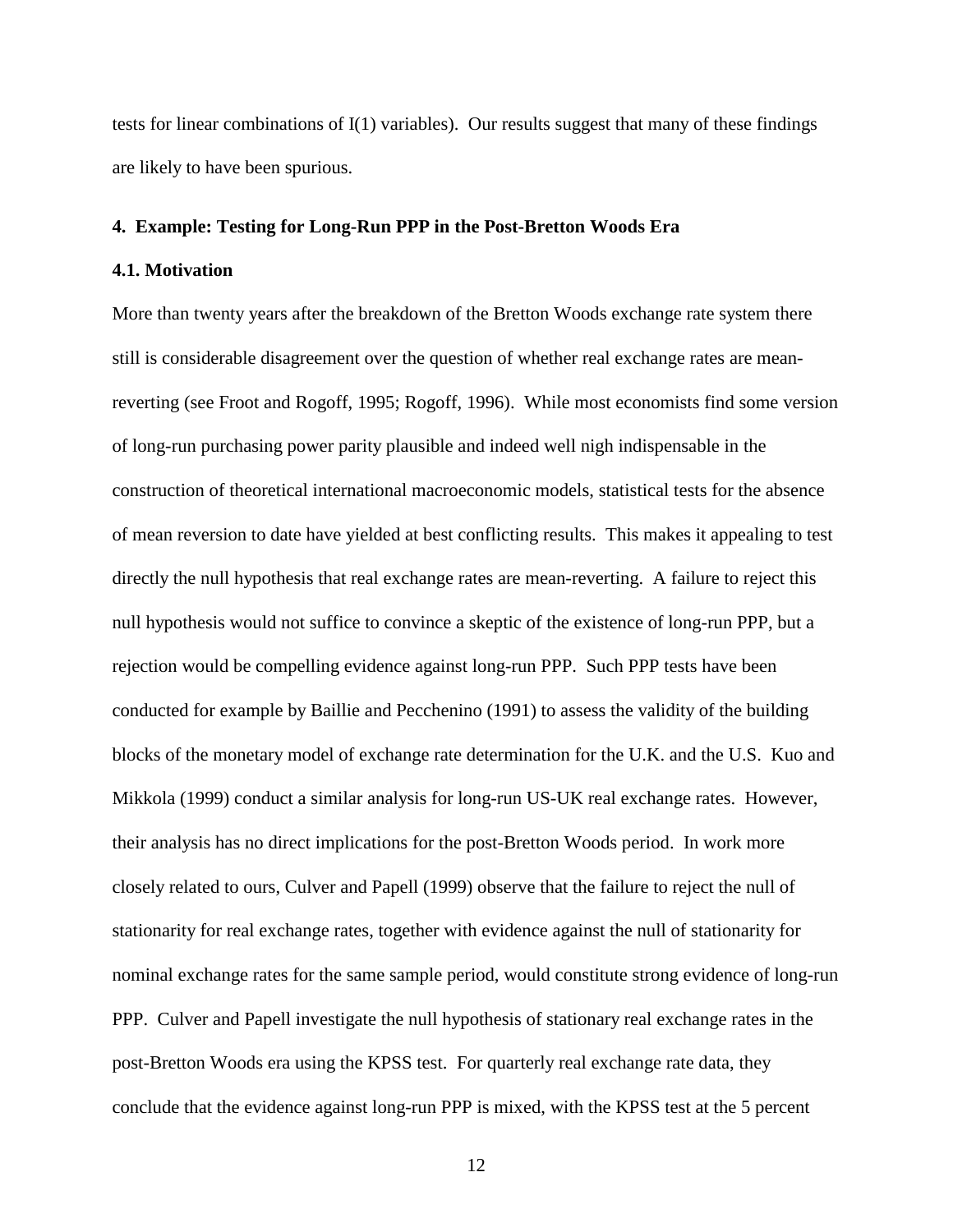critical value not rejecting the null of stationarity in most cases.

What makes the application of stationarity tests to real exchange rates problematic is the fact that the mean-reversion in real exchange rates is slow. Slow mean reversion does not contradict the view that long-run PPP holds. It is well known that theoretical models with intertemporal smoothing of consumption goods (see Rogoff, 1992) or cross-country wealth redistribution effects (see Obstfeld and Rogoff, 1995) imply highly persistent but transitory deviations from PPP. Thus, the relevant comparison involves a highly persistent stationary null and a unit root alternative, consistent with our claim in section 3. One would expect that the accuracy of the test depends on the value of the dominant root under the null hypothesis. Since the extent of the size distortions increases with the persistence of the process under the null hypothesis, it is essential to obtain a sense of the degree of mean reversion under the null in order to assess the potential size distortions in applied work. It is useful to reparameterize this problem in terms of the half-life of the response of the real exchange rate to a shock.

There is a consensus view in the PPP literature about the half-life of the response of the real exchange rate to a shock. For example, Abuaf and Jorion (1990, p. 173) suggest a half-life of 3-5 years for the post-Bretton Woods era. Rogoff (1996, pp. 657-658) conjectures that deviations from PPP dampen out at the rate of about 15 percent per year. Froot and Rogoff (1995), p. 1645) consider a half-life of 3-5 years quite plausible. Recently, this consensus has been reaffirmed by Murray and Papell (1999). In what follows, we will exploit the close link between the half-life and the value of the autoregressive root in an AR(1) model,  $\rho$ , to obtain a benchmark for plausible values of  $\rho$ . The half-life of the response of the process to a shock is defined as  $h = i/f$  where *f* denotes the sampling frequency of the data (1/year for years; 4/year for quarters; 12/year for months, etc.) and *i* is defined by  $\rho^{i} = 0.5$ . Under  $H_0$ , the value of the root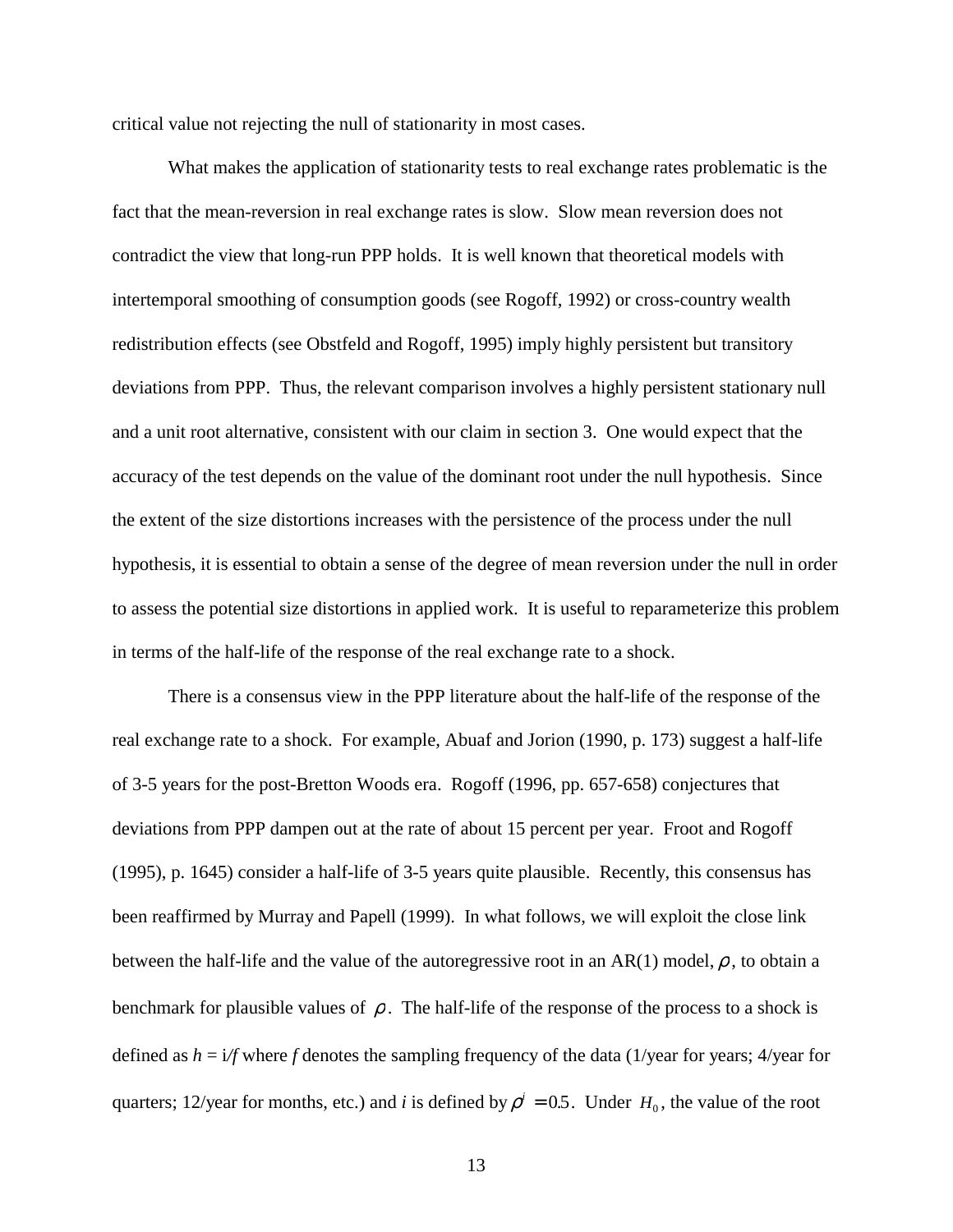$\rho$  of the AR(1) model:

$$
y_t = \alpha + \rho y_{t-1} + \varepsilon_t, \tag{5}
$$

is a function of the half-life. For example, if the half-life of an innovation is 5 years under  $H_0$ and the data frequency is monthly,  $\rho = 0.5^{(1/60)} = 0.9885$ . For quarterly data, under the same assumptions,  $\rho = 0.5(1/20) = 0.9659$ , and for annual data  $\rho = 0.5(1/5) = 0.8704$ . For the null hypothesis of a half-life of three years, the corresponding values are  $\rho = 0.5^{(1/36)} = 0.9809$  for monthly data,  $\rho = 0.5^{(1/12)} = 0.9439$  for quarterly data, and  $\rho = 0.5^{(1/3)} = 0.7937$  for annual data.

Thus, to the extent that the real exchange rate is well approximated by an AR(1) process, the simulation results in Table 1a suggest that the LMC test will reject the I(0) null with about 70 percent probability for monthly and about 55 percent probability for quarterly data, if real exchange rates indeed are stationary with half-lives of about 3-5 years. For the KPSS test the corresponding rejection rates are about 60 percent for the monthly data and 30 percent for the quarterly data. Thus, it seems all but impossible to determine in practice whether the test correctly rejects the null in favor of a unit root or whether the rejection is simply due to size distortions. We will illustrate this point in the next section.

#### **4.2. Empirical Analysis**

The real exchange rate data are constructed from the IMF's *International Financial Statistics* data base on CD-ROM. They are based on the end-of-period nominal U.S. dollar spot exchange rates and the U.S. and foreign consumer price indices. The first data set comprises monthly data for 1973.1-1997.4 (292) observations for 17 countries including Austria, Belgium, Canada, Denmark, Finland, France, Germany, Greece, Italy, Japan, The Netherlands, Norway, Portugal,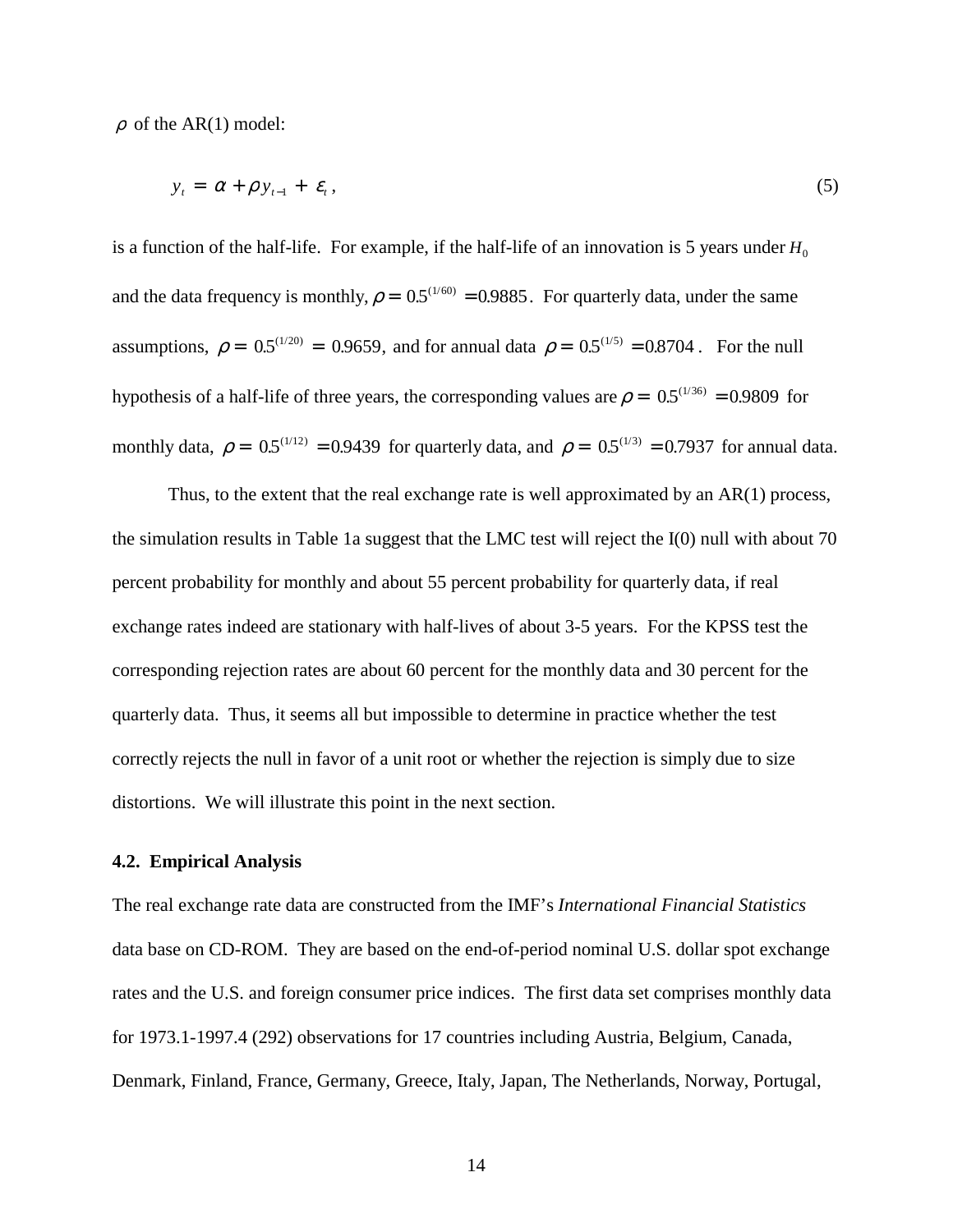Spain, Sweden, Switzerland, and the United Kingdom. The second data set includes quarterly data for 1973.I-1997.II (98 observations) for the same 17 countries plus Australia, Ireland, and New Zealand.

We begin the analysis with the LMC test of the null hypothesis of stationarity. The lag orders for the ARIMA(*p*,1,1) model were selected using the Akaike Information Criterion (AIC). Our results are robust to alternative assumptions about the lag order. Table 2 provides strong evidence against the null hypothesis of PPP for all countries at the monthly frequency and for all countries but Australia, New Zealand and Switzerland at the quarterly frequency. The apparent finding of a unit root in all 17 monthly and 17 of the 20 quarterly series is striking in that no other test to date has produced such strong results. If correct, these results would imply that most, if not all, real exchange rate processes contain important permanent components, implying a sharp reversal of the evidence in the literature and a direct rejection of long-run PPP.

It would be tempting to rationalize this result by appealing to theoretical explanations such as permanent changes in the relative productivity of the tradables and nontradables sector (see Baumol and Bowen, 1966), permanent changes in the level of government spending (see Froot and Rogoff, 1991; Alesina and Perotti, 1995), and systematic bias in CPI measurement (see Shapiro and Wilcox, 1996). However, we know from Table 1 that such strong rejections are extremely likely a priori, even if the null hypothesis is true. Thus, the results of the LMC test are not informative. We cannot tell whether the test correctly rejects the null in favor of a unit root or whether the rejection is simply due to size distortions. Moreover, this problem is unlikely to be overcome by waiting for more data to accumulate. The size results in Table 1a suggest that even doubling the sample size for the monthly real exchange rate to about 600 observations would do little to improve the accuracy of the test.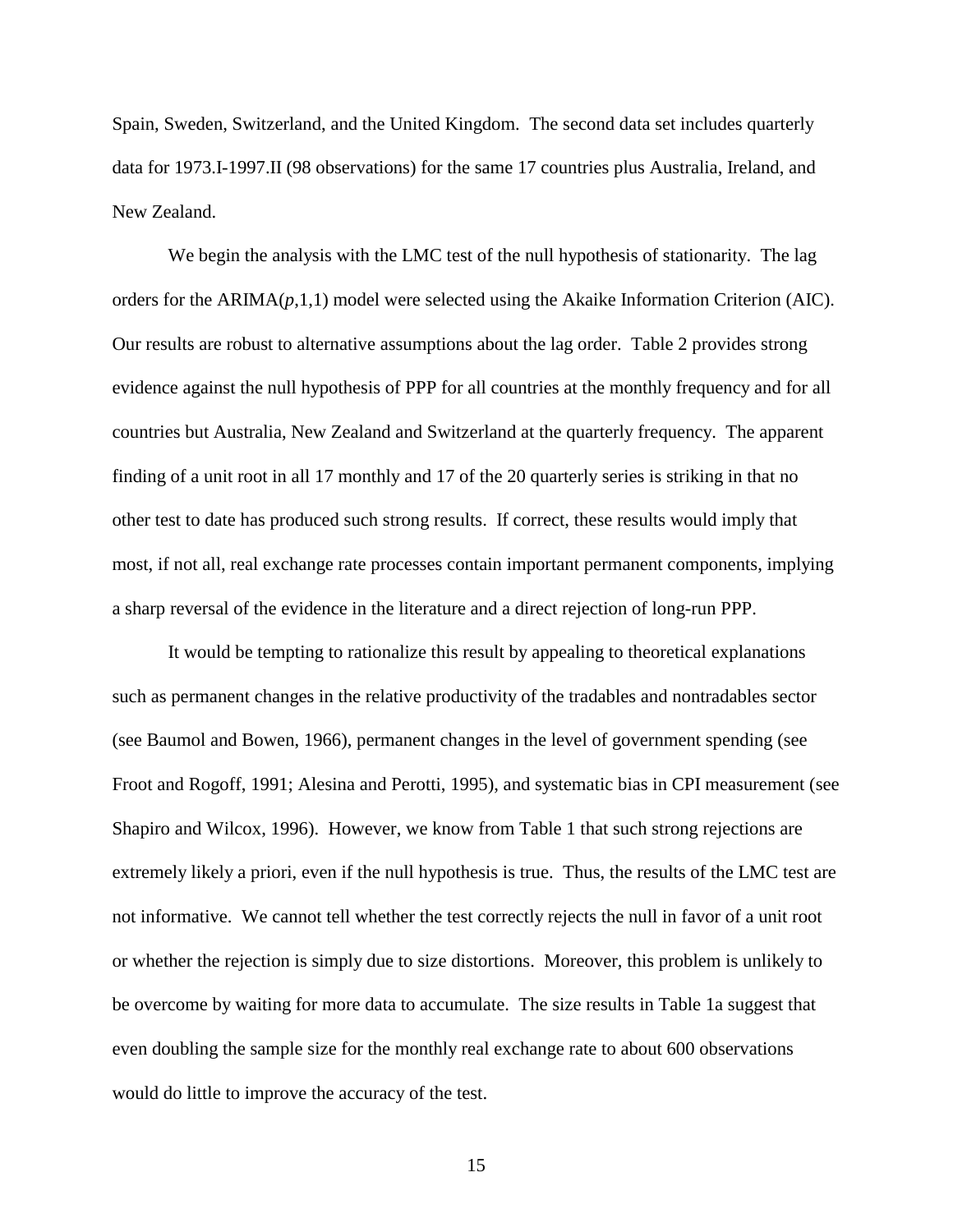The second column of Table 2 shows the corresponding results for the KPSS test. Recall that our size results in Table 1a suggested that the KPSS test will tend to have lower size distortions than the LMC test for the sample sizes and degrees of persistence of relevance to the PPP debate. This fact is consistent with the observation that in Table 2 there are far fewer rejections for the KPSS test than for the LMC test. However, the number of rejections using the KPSS test is smaller (and that of the LMC test larger) than suggested by the simulation evidence.

It is interesting to compare our findings to the results of previous studies. For our choice of *l*, Culver and Papell (1999) reject the null of stationarity at the quarterly frequency for Australia, Ireland, and Japan.<sup>7</sup> Using our updated sample, we obtain the same rejections for the quarterly data plus Canada and Switzerland. In contrast, at the monthly frequency, the KPSS test rejects the null of stationarity for 7 of 17 countries (Austria, Canada, Greece, Italy, Portugal, Spain, Switzerland). This pattern is consistent with the evidence of increasing size distortions, as  $\rho$  and *T* are increased, for both the LMC and KPSS test (see Table 1a).

As in the case of the LMC test, the observed rejections of the stationarity null by the KPSS test are not informative, given the size distortions of the KPSS test based on asymptotic critical values. It is quite possible that the observed rejections are spurious. This view is supported by test results for the asymptotically efficient DF-GLS test of the unit root hypothesis. We focus on this test because its power compares favorably to standard ADF tests (see Cheung and Lai (1998), Elliott et al. (1996)). The DF-GLS test for the case of unknown mean is based on the following regression:

$$
(1 - L)y_t^{\mu} = \phi_0 y_{t-1}^{\mu} + \sum_{j=1}^{p} \phi_j (1 - L) y_{t-j}^{\mu} + \zeta_t
$$

where  $y_t^{\mu}$ , the locally demeaned process under the local alternative of  $\bar{\rho} = 1 + \bar{c}/T$ , where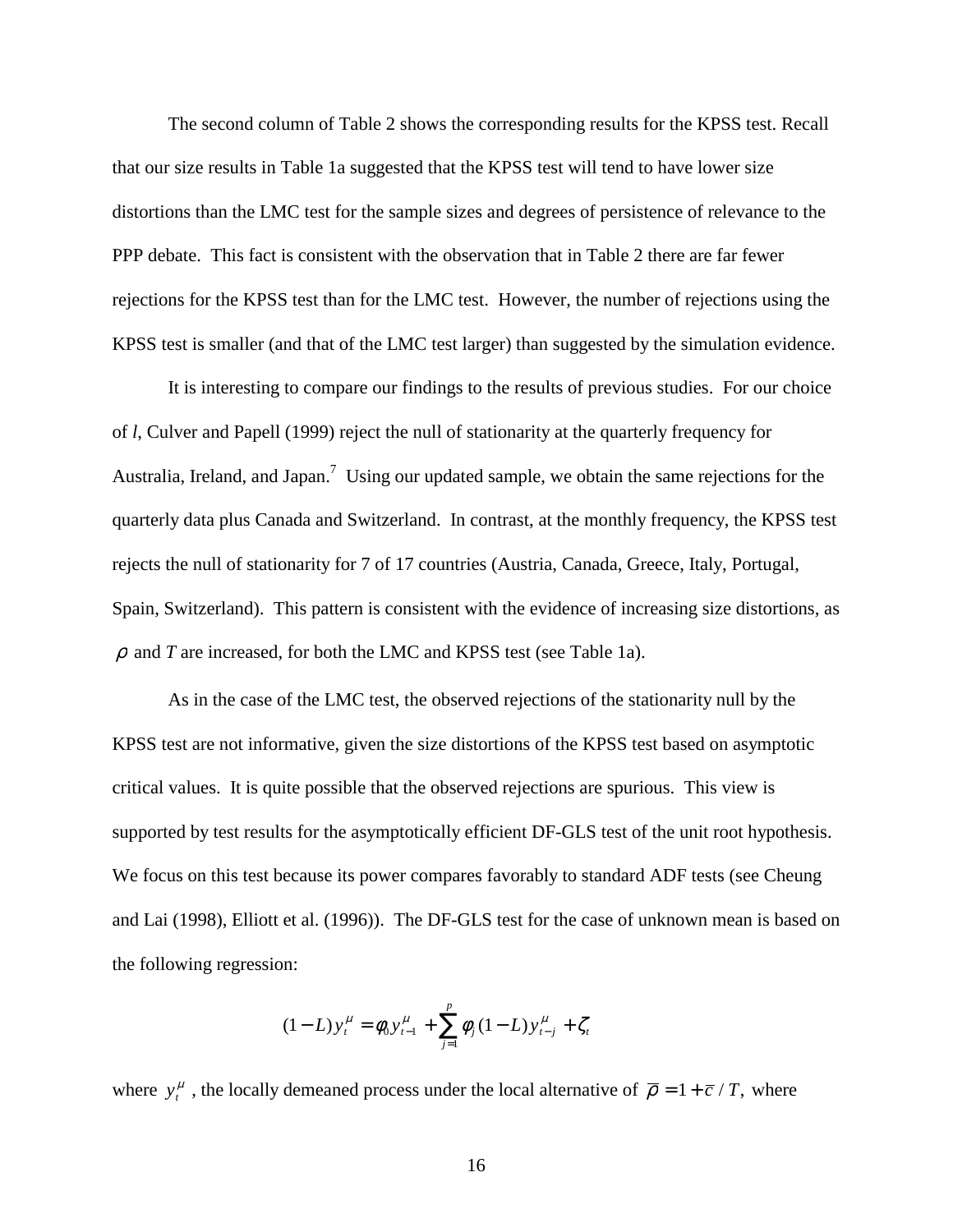$\overline{c}$  < 0, is given by

$$
y_t^{\mu} = y_t - z_t \beta,
$$

with  $z_t = 1$  and  $\beta$  being the least-squares regression coefficient of  $\tilde{y}_t$  on  $\tilde{z}_t$ , the latter being defined by  $\tilde{y}_t = [y_1, (1 - \overline{\rho}L)y_2, ..., (1 - \overline{\rho}L)y_T]$  and  $\tilde{z}_t = [z_1, (1 - \overline{\rho}L)z_2, ..., (1 - \overline{\rho}L)z_T]$ . The DF-GLS test statistic is given by the *t*-ratio for testing  $H_0: \phi_0 = 0$  against the one-sided alternative  $H_0: \phi_0 < 0$ . Implementation of the test requires the choice of the parameter  $\bar{c}$ . We follow Elliott et al.'s recommendation and set  $c = -7$ .

Rather than using the asymptotic critical values for the DF-GLS test we rely on approximate finite-sample critical values. Finite-sample critical values under the unit root null hypothesis may be obtained by simulation as described in Elliott et al. (1996). We depart from that procedure in that we allow for some serial correlation under the null hypothesis. We postulate an ARIMA(0,1,1) model, consistent with the assumptions of the LMC and KPSS tests, with  $\theta = 0.25$ . This specification accounts for the presence of a small nonzero MA(1) component in the growth rates of many economic time series, including real exchange rates (see Engel and Kim, 1998); Canzoneri et al., 1999; Froot and Rogoff, 1996; Lothian and Taylor, 1996). In fitting the ADF model and in calculating the finite sample critical values, we use sequential t-tests with upper bounds of 8 autoregressive lags in the quarterly case and 12 lags in the monthly case. Thus, our critical values allow for lag order uncertainty.

For the same data set, for which the LMC test (and to a lesser extent the KPSS test) find strong evidence against stationarity, Table 2 shows that the 5 (10) percent DF-GLS test rejects the unit root null hypothesis for (0) 3 of the 17 countries for which monthly data are available and for 11 (15) of the 20 countries for which quarterly data are available.<sup>8</sup> In fact, for several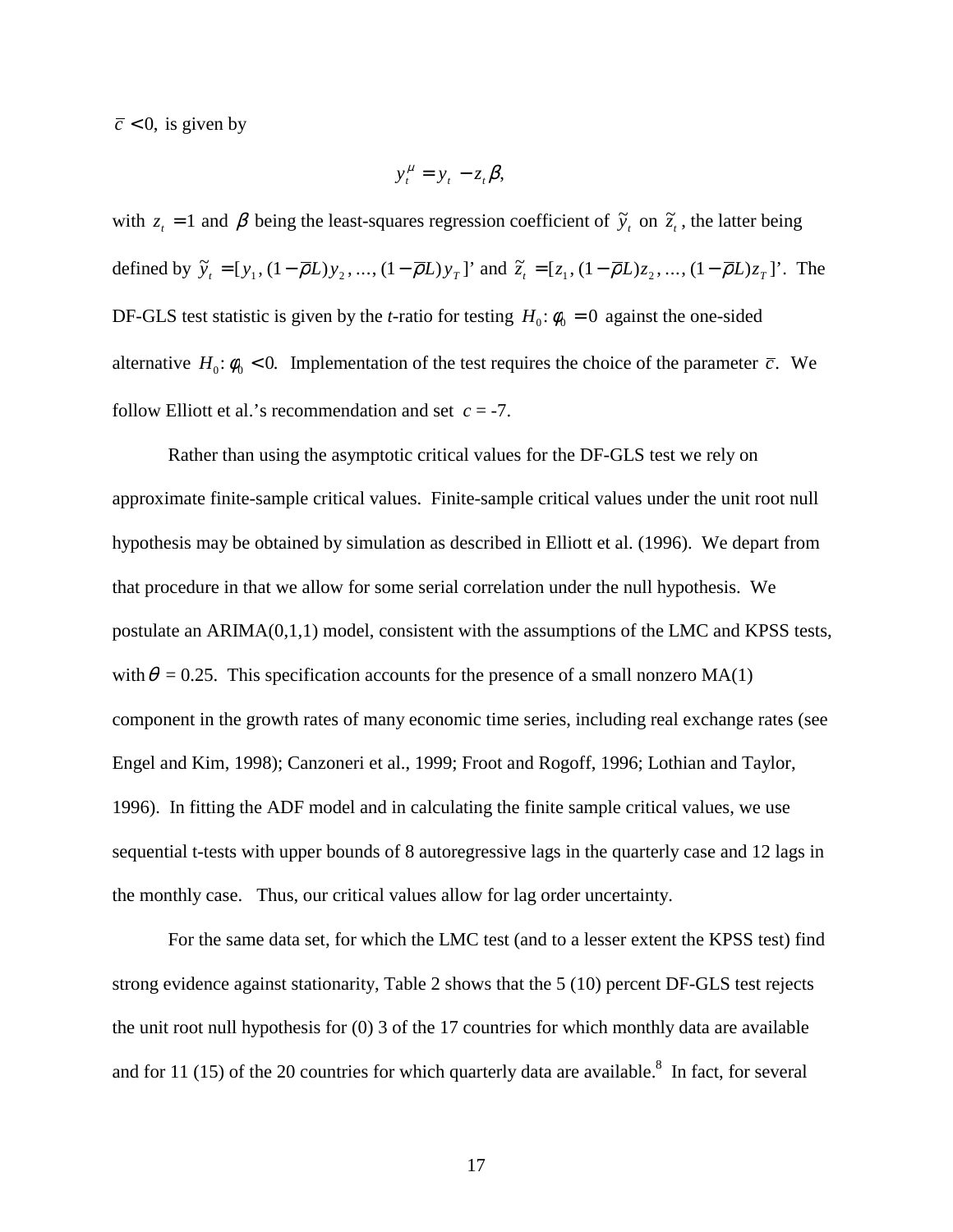countries the test results for the DF-GLS test directly contradict those for the stationarity tests. For example, for Greece and Italy the KPSS test rejects stationarity at the monthly frequency, yet the DF-GLS test rejects the unit root null hypothesis. No such contradictions occur at the quarterly frequency. For the LMC test the contradictions are more numerous and include 3 countries for the monthly data and 14 countries for the quarterly data.

Of course, it is possible that some of these contradictions are driven by size distortions of the DF-GLS test. Investigating that possibility would be beyond the scope of this paper. More importantly, even if it could be shown that these obvious contradictions disappear, as the critical values of the DF-GLS test are adjusted, the fact remains that the KPSS test and LMC tests have a tendency to reject the null of long-run PPP, even when it is true.

Our example of the problems in interpreting the results of stationarity tests is not an isolated case. The apparent tendency of the KPSS and LMC tests to reject the null hypothesis of stationarity in empirical work has been noted by other researchers. For example, Cheung and Chinn (1997, p. 71) reported rejections of the null hypothesis of trend stationarity for quarterly U.S. GNP at the 1 percent level based on asymptotic critical values. Several other researchers remarked on the decisive nature of their evidence against stationarity. Our evidence that the LMC and KPSS tests suffer from severe size distortions provides a plausible explanation of the source of these "strong" rejections of stationarity. The next section will investigate the extent to which the use of size-adjusted critical values can overcome the problems of interpreting the results of stationarity tests.

#### **5. Size-Adjusted Power under Economically Plausible Assumptions**

One might conjecture that the size distortions of stationarity tests could be overcome easily by the use of appropriately adjusted finite sample critical values. Indeed, that strategy has been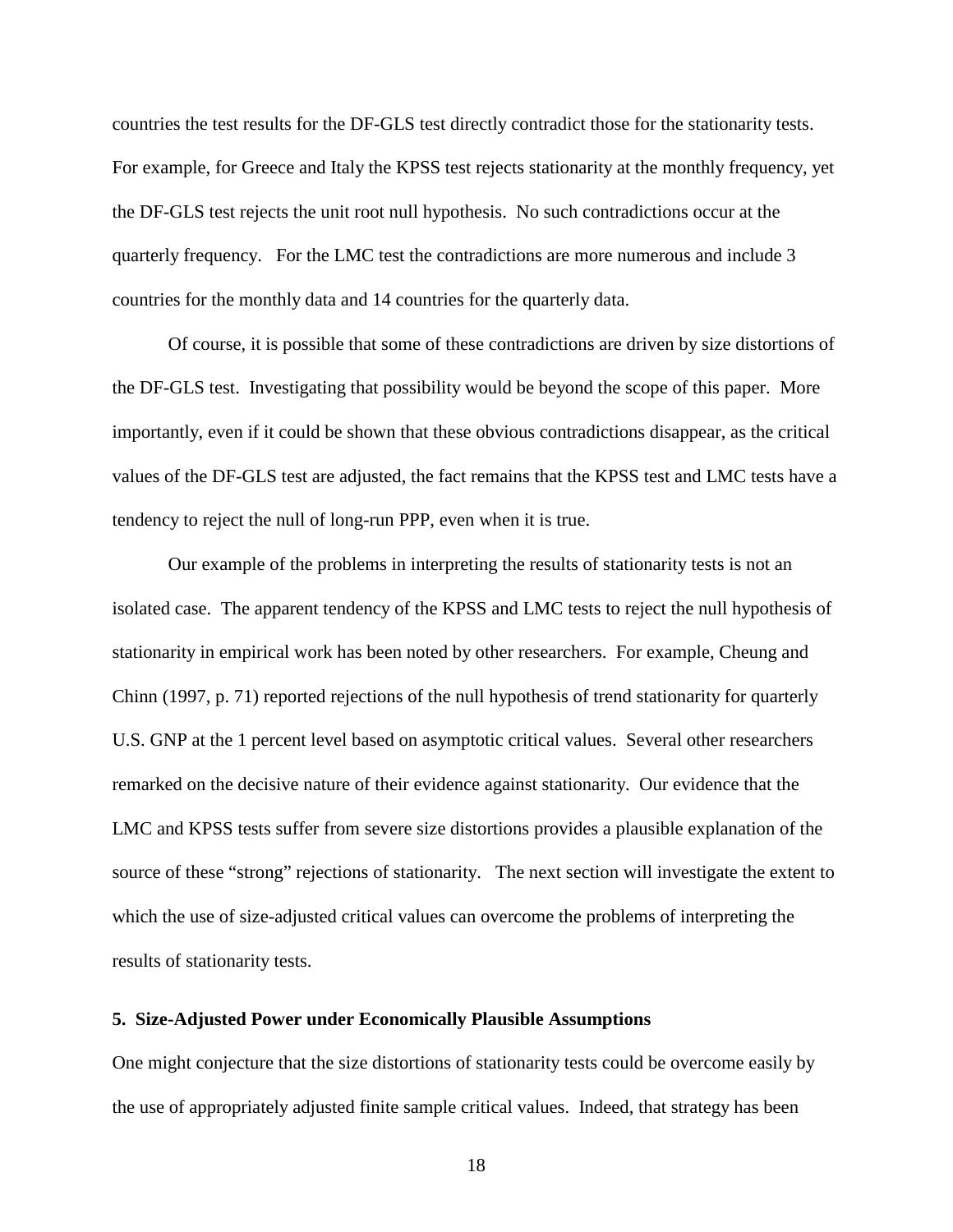pursued in recent papers by Cheung and Chinn (1997), Rothman (1997) and Kuo and Mikkola (1999). However, as the this section will illustrate, such corrections inevitably result in a dramatic loss of power.

Under the null hypothesis  $H_0: \sigma_\eta^2 = 0$ , the local levels model underlying the LMC and KPSS test reduces to a stationary process. Thus, it is straightforward to construct finite-sample critical values from an approximating stationary  $AR(p)$  model. Note that finite-sample critical values derived from such a parametric model violate the nonparametric spirit of the KPSS test, but are consistent with the parametric assumptions of the LMC test. We nevertheless will examine the performance of both tests using size-adjusted critical values.

The power of stationarity tests based on size-adjusted critical values will clearly depend on the persistence of the process under the null. Thus, we know that power may be arbitrarily low in general. The only interesting question is what the power of the test will be for models under the null hypothesis that are economically plausible. One appealing way of parameterizing the persistence of the process under the null is to appeal to the emerging consensus in the PPP literature about the value of the half-life of shocks to the real exchange rate. By definition, models that are consistent with this consensus must be considered economically plausible. As shown in section 4.1., in the context of the AR(1) model, the half-life consensus translates into roots between 0.986 and 0.989 for monthly data and between 0.944 and 0.981 for quarterly data. We therefore calculate size-adjusted critical values under the hypothetical assumption that the true process is a stationary AR(1) process with degrees of persistence corresponding to the upper and lower bound of the half-life consensus.

Our approach differs from the usual approach of bootstrapping the model under the null as implemented for example by Kuo and Mikkola (1999). Note that here we are interested not in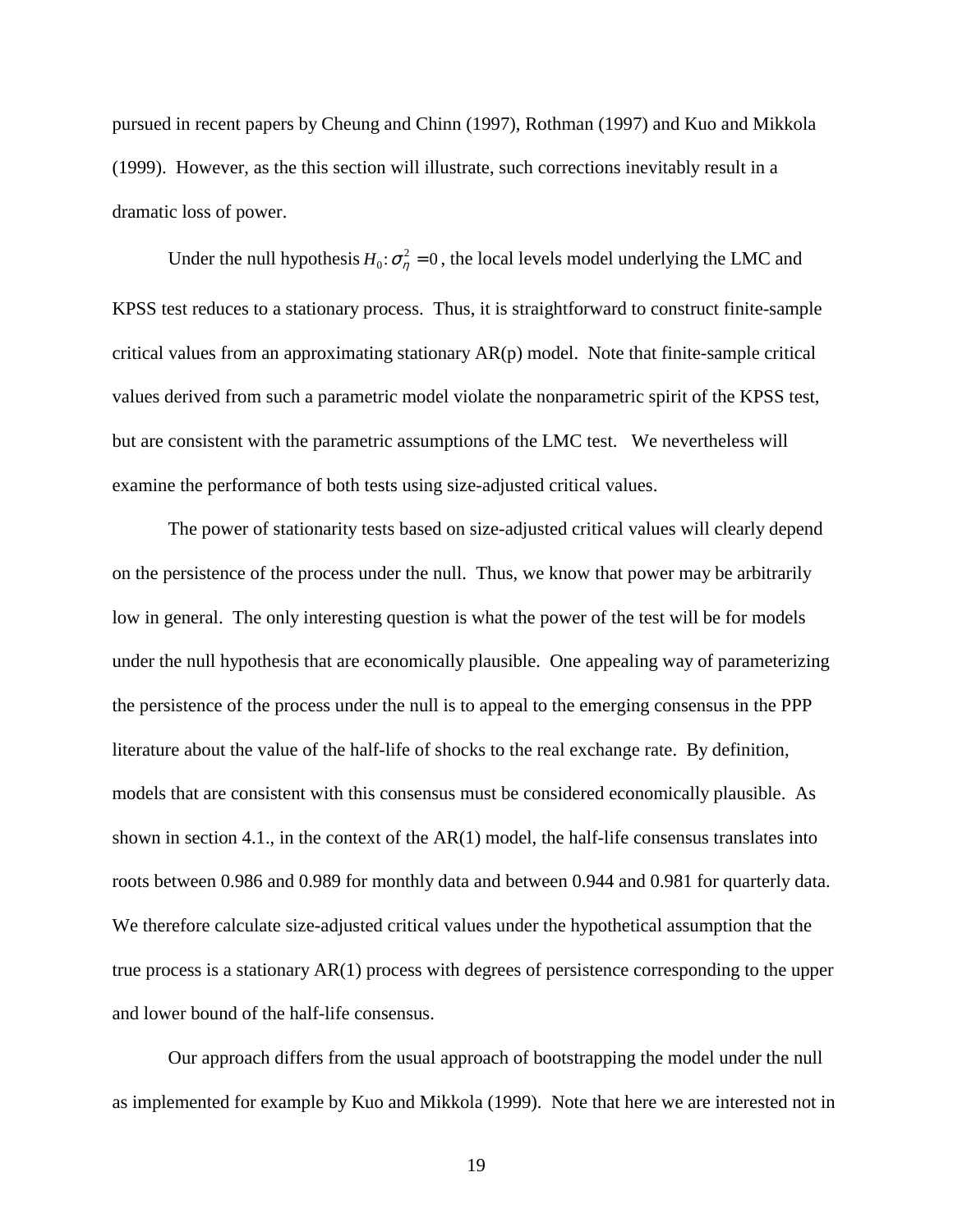finding the *statistically* most plausible model of the data generating process under the null of stationarity (which is what the bootstrap approach aims to do), but in assessing the *potential* power of the test under *economically* plausible assumptions about the speed of convergence to PPP under the null. We focus on  $T = 100$  and  $T = 300$ . These are representative sample sizes for quarterly and monthly real exchange rate data under the recent float. The size-adjusted critical values for this AR(1) process differ greatly from their asymptotic counterparts. For example, for a half-life of 3 years and quarterly data the 5 % critical value for the KPSS (LMC) test is 0.698 (5.893) compared with the asymptotic critical value of 0.463. For monthly data these values rise to 1.438 and 17.210, respectively. For a half-life of 5 years and quarterly data the size-adjusted critical values are 0.749 for the KPSS test and 7.271 for the LMC test; for monthly data and a half-life of 5 years we obtain critical values of 1.590 for the KPSS test and 21.426 for the LMC test.<sup>9</sup>

In Table 3, we use our critical values to compute the size-adjusted power of the KPSS and LMC tests against the ARIMA(0,1,1) alternative with  $\theta = 0.25$ . The latter process is the same process used to construct the critical values for the DF-GLS test. Table 3 suggests three conclusions. First, the size-adjusted power may be as low as 20 % for the KPSS test and as low as 22 % for the LMC test. This means that only in the rare case of a rejection of the null hypothesis will the test shed light on the question of whether long-run PPP holds or not. In the absence of a rejection, test results based on finite-sample critical values are not going to be informative. Second, for a given test, size-adjusted power is generally higher for monthly data than for quarterly data. Third, the LMC test tends to have higher size-adjusted power than the KPSS test for the same process. For example, for monthly data and a half-life of 5 (3) years under the null, the LMC test detects the unit root process probability 26.8 % (42.5 %) compared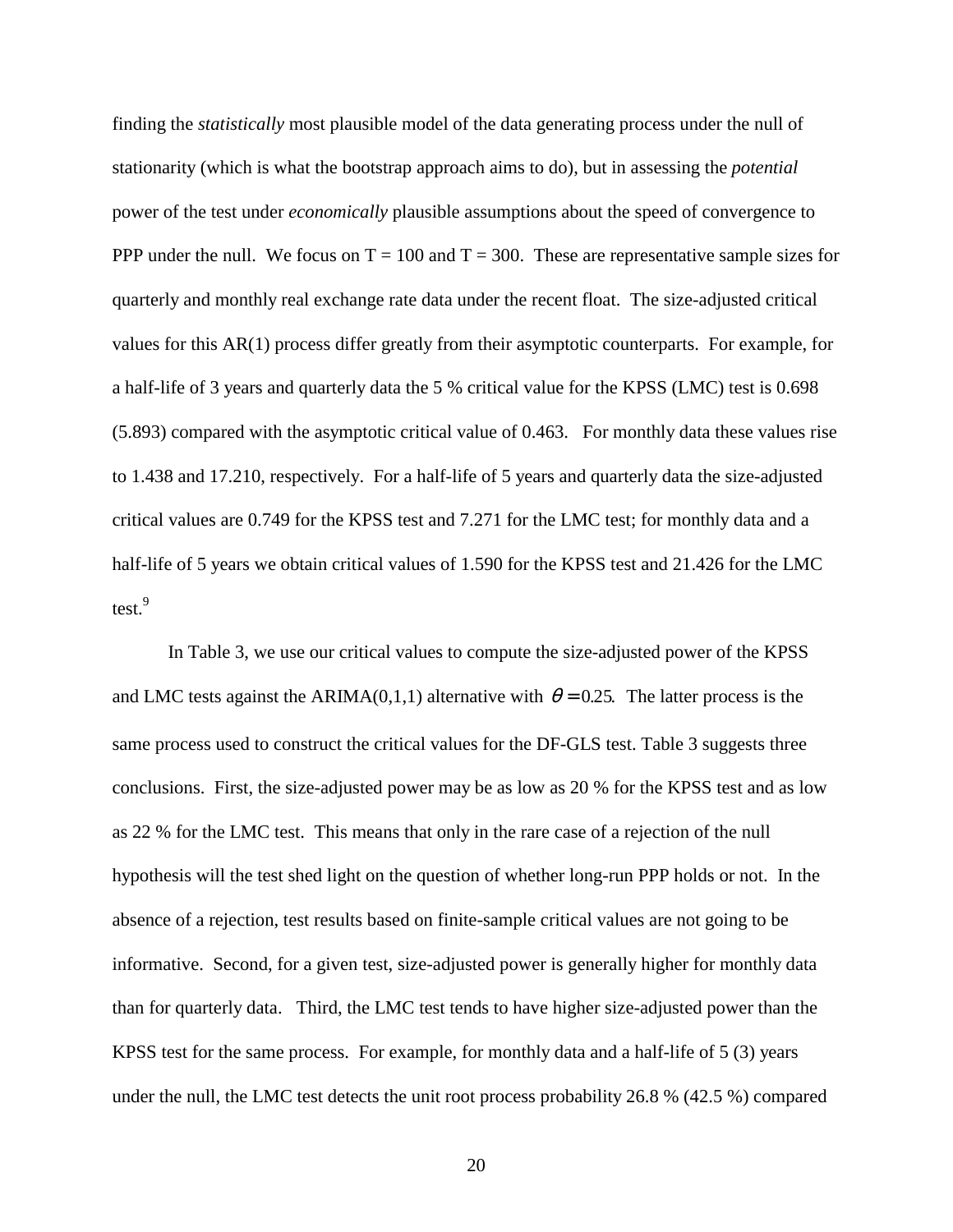with 21.7 % (31.7 %) for the KPSS test. Of course, this result may be an artifact of the parametric nature of the data generating process which favors the LMC test.

Clearly, if the true process for the real exchange rate is stationary, it need not follow an AR(1) process. Nevertheless, the size-corrected critical values based on the AR(1) model provide a useful benchmark. For example, if we had used these finite-sample critical values for a half-life of 5 years in Table 2, none of the test statistics for the monthly data would have been significant and only the Japanese test statistic for the quarterly data. For a half-life of 3 years, both tests would have rejected stationarity for the Japanese quarterly data, but only the LMC test for the Japanese monthly data. For no other country stationarity would have been rejected. Of course, given the low power of the test for economically plausible models this outcome is not unexpected.

Since stationarity tests are almost as likely not to reject the null because of low power as they are likely not to reject because stationarity indeed holds, the fact that rejections rarely occur cannot be interpreted as convincing evidence in favor of long-run PPP. Thus, there is little value added from conducting stationarity tests with size-adjusted critical values, except in rare cases like Japan, for which there is some evidence against long-run PPP. This thought experiment suggests that tests of the null hypothesis of stationarity will tend to be useful only for sample sizes much larger than those used in the PPP debate. While the further theoretical development of such tests continues at a rapid pace, their usefulness for applied work is open to question.

#### **6. Conclusion**

It is common in empirical work to test the null hypothesis of stationarity against the alternative of a unit root process. We showed that the use of conventional asymptotic critical values for stationarity tests may cause extreme size distortions, if the model under the null hypothesis is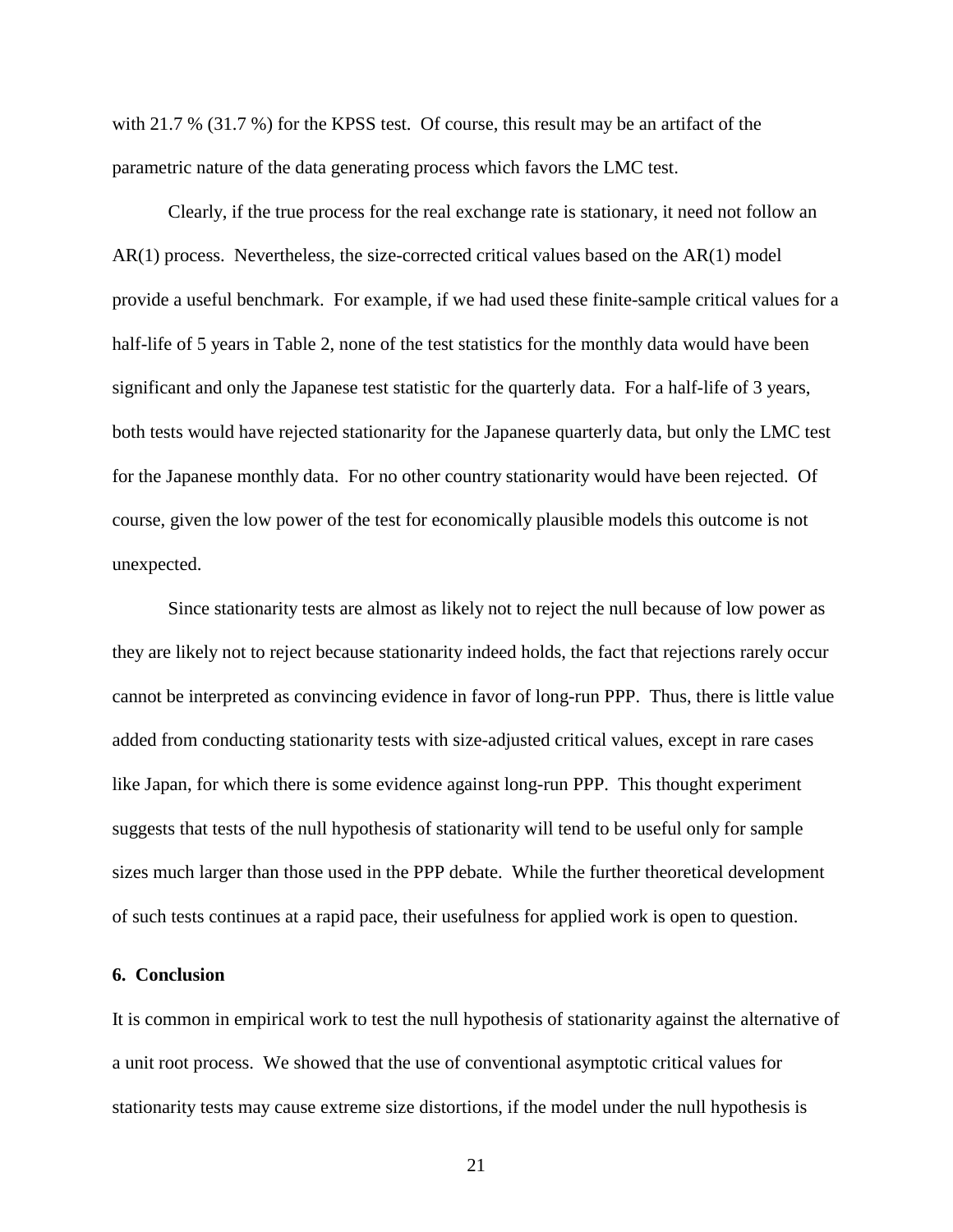highly persistent. This finding is important because in most applications of stationarity tests in empirical macroeconomics and in international finance the process under the null hypothesis will be highly persistent. Given our simulation evidence, one would expect stationarity tests to reject the null hypothesis of stationarity far too often, even if the true model is stationary. Thus, the common practice of viewing tests of the null hypothesis of stationarity as complementary to tests of the unit root null must be regarded as questionable. Our size evidence suggests that this practice will tend to result in contradictions or in spurious acceptances of the unit root hypothesis.

We illustrated the practical importance of this point for tests of long-run purchasing power parity (PPP) under the recent float. The results of stationarity tests based on asymptotic critical values were shown to be potentially very misleading and difficult to interpret in practice. Consistent with our simulation evidence, we found stronger evidence against long-run PPP based on the LMC test than based on the KPSS test. However, we showed that both tests are likely to overstate the evidence against long-run PPP. We also showed that if the same test is used with size-corrected critical values based on economically plausible models, the size-adjusted power of the test drops sharply, and the observed failures to reject stationarity cannot be interpreted as convincing evidence in favor of mean reversion in real exchange rates. Only in the rare case that stationarity is rejected after size adjustments do these tests shed light on the PPP question. We concluded that tests of the null hypothesis of stationarity (and by extension tests of the null hypothesis of cointegration) are of limited usefulness for the PPP debate and by extension for other empirical work with monthly and quarterly data based on small samples.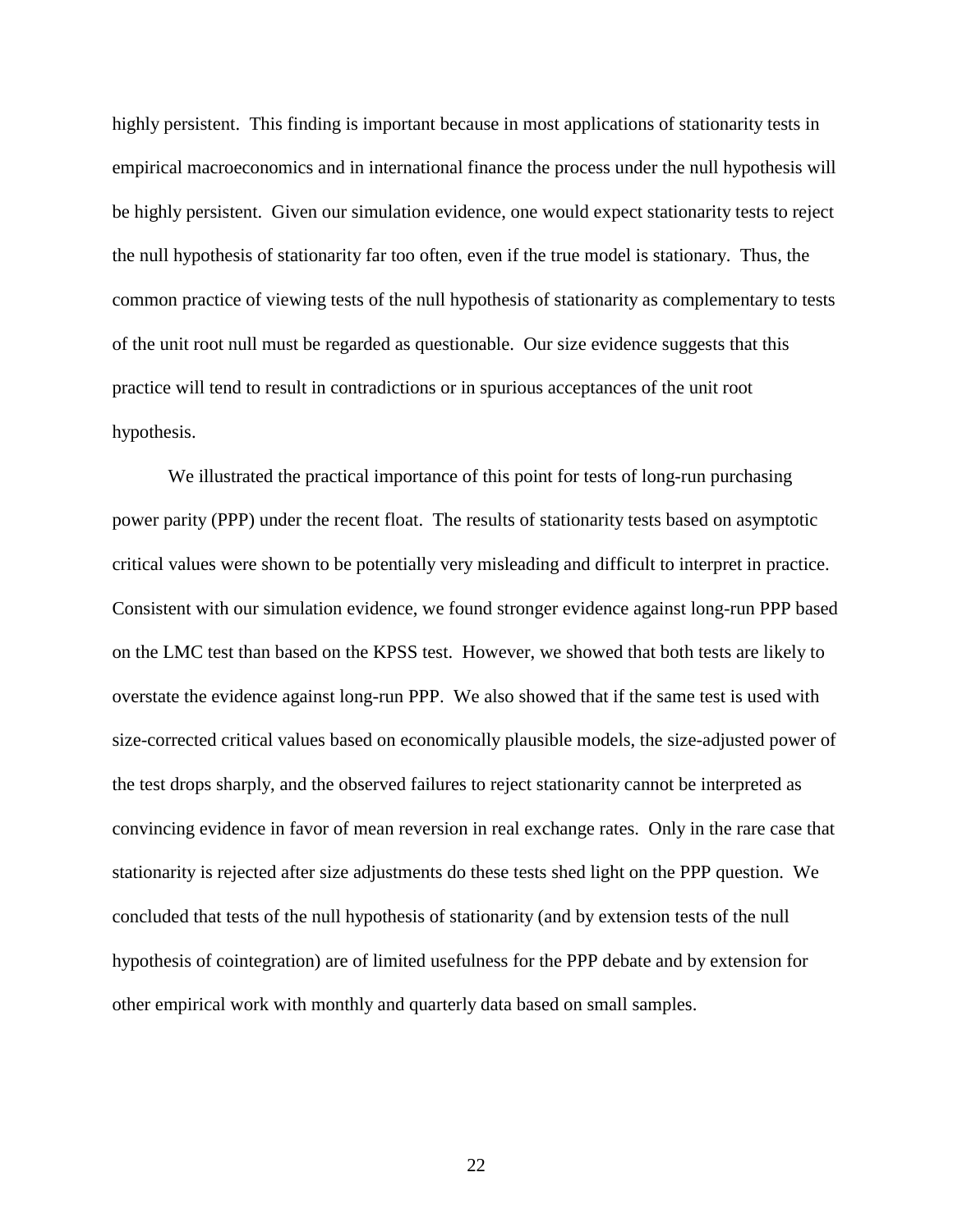#### **References**

- Alesina, A., and R. Perotti (1995), "Taxation and Redistribution in an Open Economy," *European Economic Review*, 39, 961-979.
- Baillie, R.T., and R.A. Pecchenino (1991), "The Search for Equilibrium Relationships in International Finance: The Case of the Monetary Model," *Journal of International Money and Finance*,10, 582-593.
- Baumol, W.J., and W.G. Bowen (1966), *Performing Arts: The Economic Dilemma*, The Twentieth Century Fund, New York.
- Caner, M. (1998), "A Locally Optimal Seasonal Unit Root Test," *Journal of Business and Economic Statistics*, 16, 349-356.
- Canzoneri, M.B., R.E. Cumby, and B. Diba (1999), "Relative Labor Productivity and the Real Exchange Rate in the Long-Run: Evidence from a Panel of OECD Countries," *Journal of International Economics*, 47, 245-266.
- Cheung, Y.-W., and M. Chinn (1997), "Further Investigation of the Uncertain Unit Root in GNP," *Journal of Business and Economic Statistics*, 15, 68-72.
- Cheung, Y.-W., and K. S. Lai (1998), "Parity Reversion in Real Exchange Rates During the Post-Bretton Woods Period," *Journal of International Money and Finance*, 17, 597-614.
- Choi, I. (1994), "Residual-Based Tests for the Null of Stationarity with Applications to U.S. Macroeconomic Time Series, *Econometric Theory*, 10, 720-746.
- Collins, S., and R. Anderson (1998), "Modeling U.S. Households' Demands for Liquid Wealth in an Era of Financial Change," *Journal of Money, Credit, and Banking*, 30, 83-101.
- Culver, S.E., and D.H. Papell (1997), "Is There a Unit Root in the Inflation Rate? Evidence from Sequential Break and Panel Data Models," *Journal of Applied Econometrics*, 12, 435-444.
- Culver, S.E., and D.H. Papell (1999), "Long-Run Purchasing Power Parity with Short-Run Data: Evidence with a Null Hypothesis of Stationarity," forthcoming: *Journal of International Money and Finance*.
- Diebold, F.X., and A.S. Senhadji (1996), "The Uncertain Unit Root in Real GNP: Comment," *American Economic Review*, 86, 1291-1298.
- Ely, D.P., and K.J. Robinson (1997), "Are Stocks a Hedge Against Inflation? International Evidence using a Long-Run Approach," *Journal of International Money and Finance*, 16, 141-167.
- Engel, C. and C.-J. Kim (1998), "The Long-Run U.S.-U.K. Real Exchange Rate," forthcoming: *Journal of Money, Credit, and Banking*.
- Elliott, G., T.J. Rothenberg, and J.H. Stock (1996), "Efficient Tests for an Autoregressive Unit Root," *Econometrica*, 64, 813-836.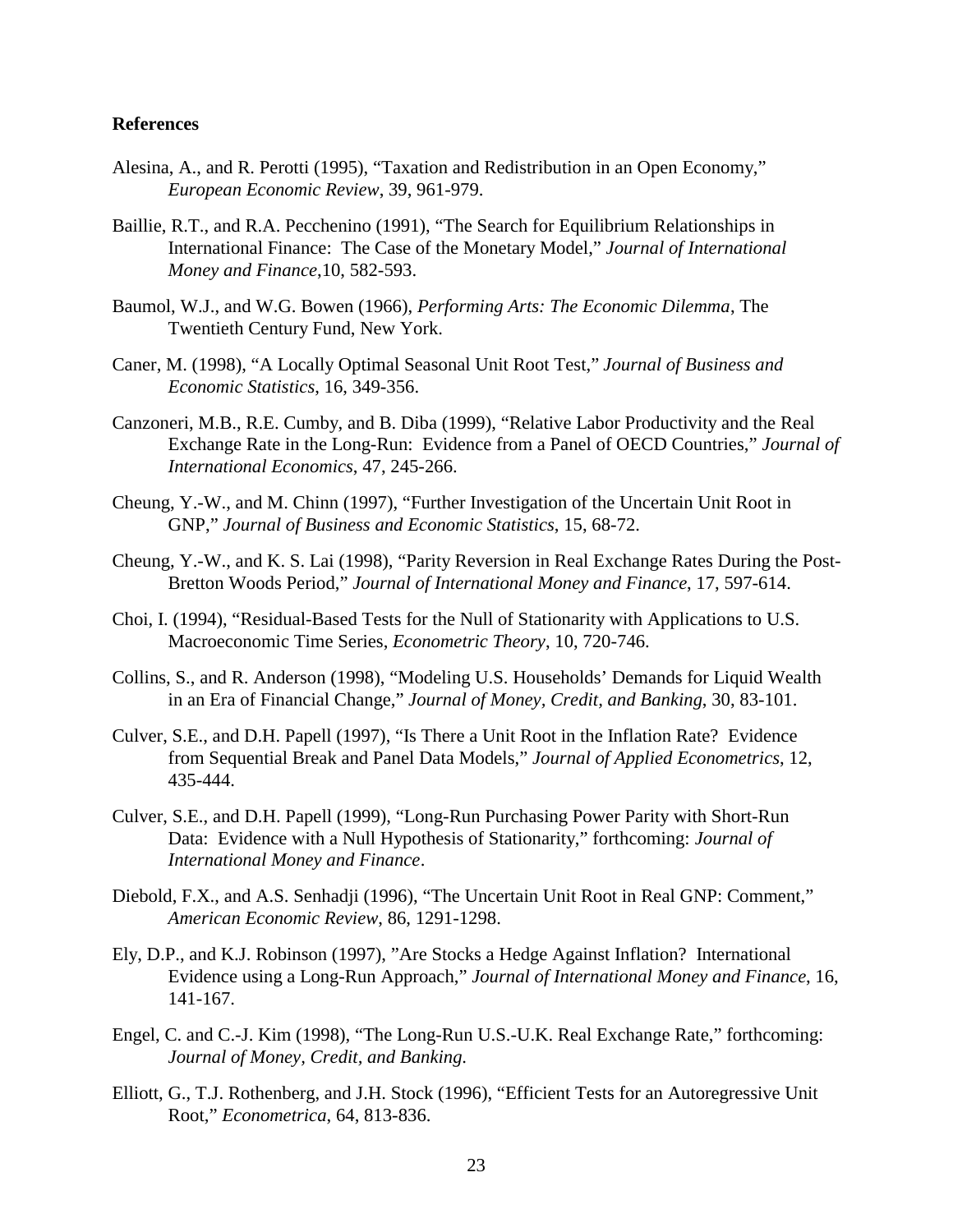- Harris, D., and B. Inder (1994), "A Test of the Null Hypothesis of Cointegration," in C.P. Hargreaves (ed.), *Nonstationary Time Series Analysis and Cointegration*, Oxford University Press, Oxford.
- Hobijn, B., P.H. Franses, and M. Ooms (1998), "Generalizations of the KPSS-Test for Stationarity," Report 9802/A, Econometric Institute, Erasmus University Rotterdam.
- Kwiatkowski, D., P.C.B. Phillips, P. Schmidt, and Y. Shin (1992), "Testing the Null of Stationarity Against the Alternative of a Unit Root: How Sure Are We That Economic Time Series Have a Unit Root?" *Journal of Econometrics*, 54, 159-178.
- Kuo, B.-S., and A. Mikkola (1999), "Re-Examining Long-Run Purchasing Power Parity," *Journal of International Money and Finance*, 18, 251-266.
- Lee, J. (1996), "On the Power of Stationarity Tests Using Optimal Bandwidth Estimates," *Economics Letters*, 51, 131-137.
- Lee, K., M.H. Pesaran, and R. Smith (1997), "Growth and Convergence in a Multi-Country Empirical Stochastic Solow Model," *Journal of Applied Econometrics*, 12, 357-392.
- Lewbel, A. (1996), "Aggregation without Separability: A Generalized Composite Commodity Theorem," *American Economic Review*, 86, 524-543.
- Leybourne, S.J., and B.P.M. McCabe (1994), "A Consistent Test for a Unit Root," *Journal of Business and Economic Statistics*, 12, 157-166.
- Lothian, J.R., and M.P. Taylor (1996), "Real Exchange Rate Behavior: The Recent Float from the Perspective of the Past Two Centuries," *Journal of Political Economy*, 104, 488-510.
- McCabe, P.B.M., S.J. Leybourne, and Y. Shin (1997), "A Parametric Approach to Testing the Null of Cointegration," *Journal of Time Series Analysis*, 18, 396-413.
- Moreno, R. (1997), "Saving-Investment Dynamics and Capital Mobility in the U.S. and Japan," *Journal of International Money and Finance*, 16, 837-863.
- Murray, C.J., and D.H. Papell (1999), "The Purchasing Power Parity Persistence Paradigm," manuscript, Department of Economics, University of Houston.
- Nelson, C., and C. Plosser (1982), "Trends and Random Walks in Macroeconomic Time Series: Some Evidence and Implications," *Journal of Monetary Economics*, 10, 130-162.
- Rudebusch, G. D. (1993), "The Uncertain Unit Root in Real GNP," *American Economic Review*, 83(1), 264-272.
- Rothman, P. (1997), "More Uncertainty about the Unit Root in U.S. Real GNP," *Journal of Macroeconomics*, 19, 771-780.
- Sephton, P.S. (1995), "Response-Surface Estimates of the KPSS Stationarity Test," *Economics Letters*, 47, 255-261.
- Shapiro, M.D., and D.W. Wilcox (1997), "Mismeasurement in the Consumer Price Index: An Evaluation," *NBER Macroeconomics Annual 1996*, 11, 93-142.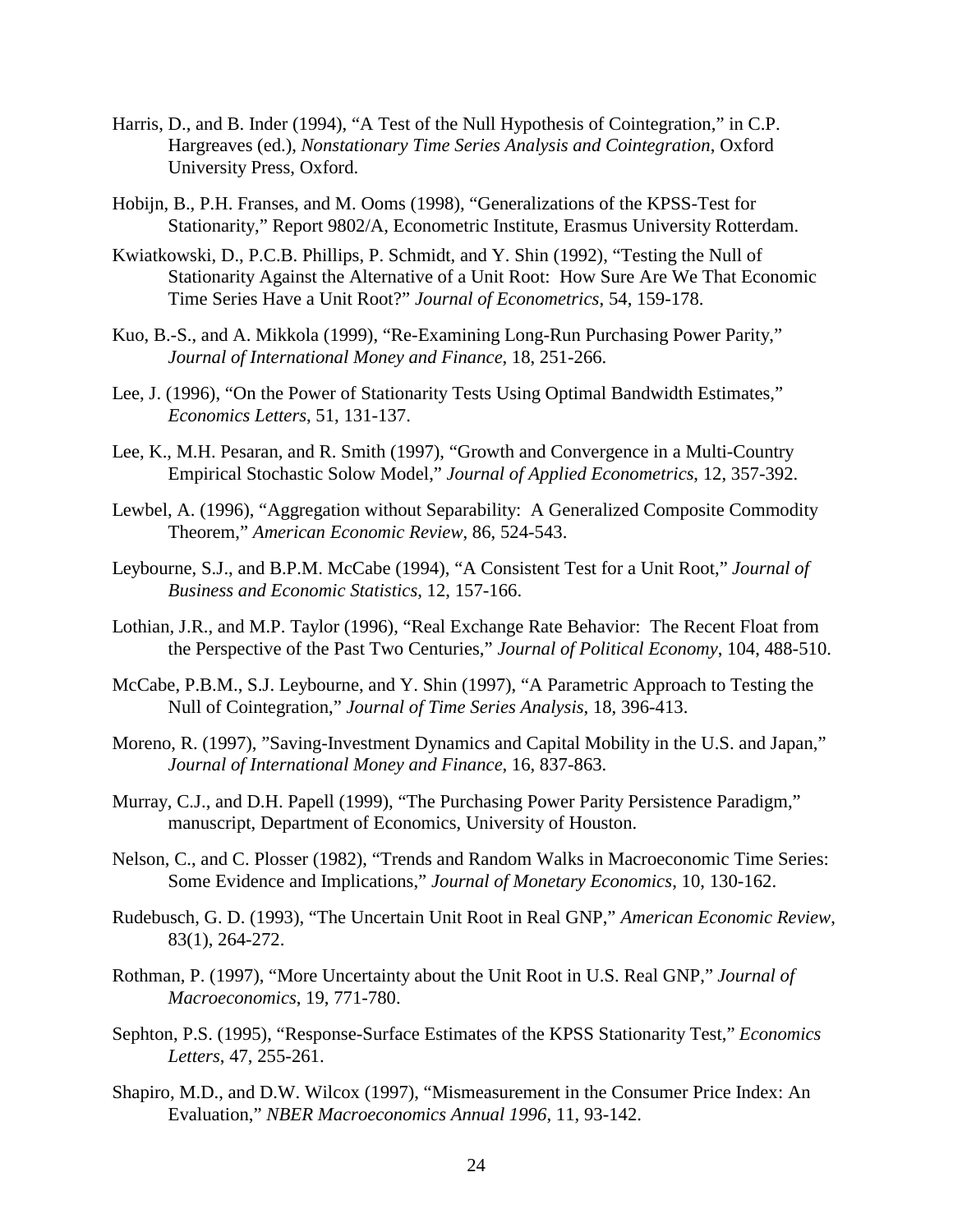- Shin, Y. (1994), "A Residual-Based Test of the Null of Cointegration Against the Alternative of No Cointegration," *Econometric Theory*, 10, 91-115.
- Wolters, J., T. Teräsvirta, and H. Lütkepohl (1998), "Modeling the Demand for M3 in the Unified Germany," *Review of Economics and Statistics*, 80, 399-409.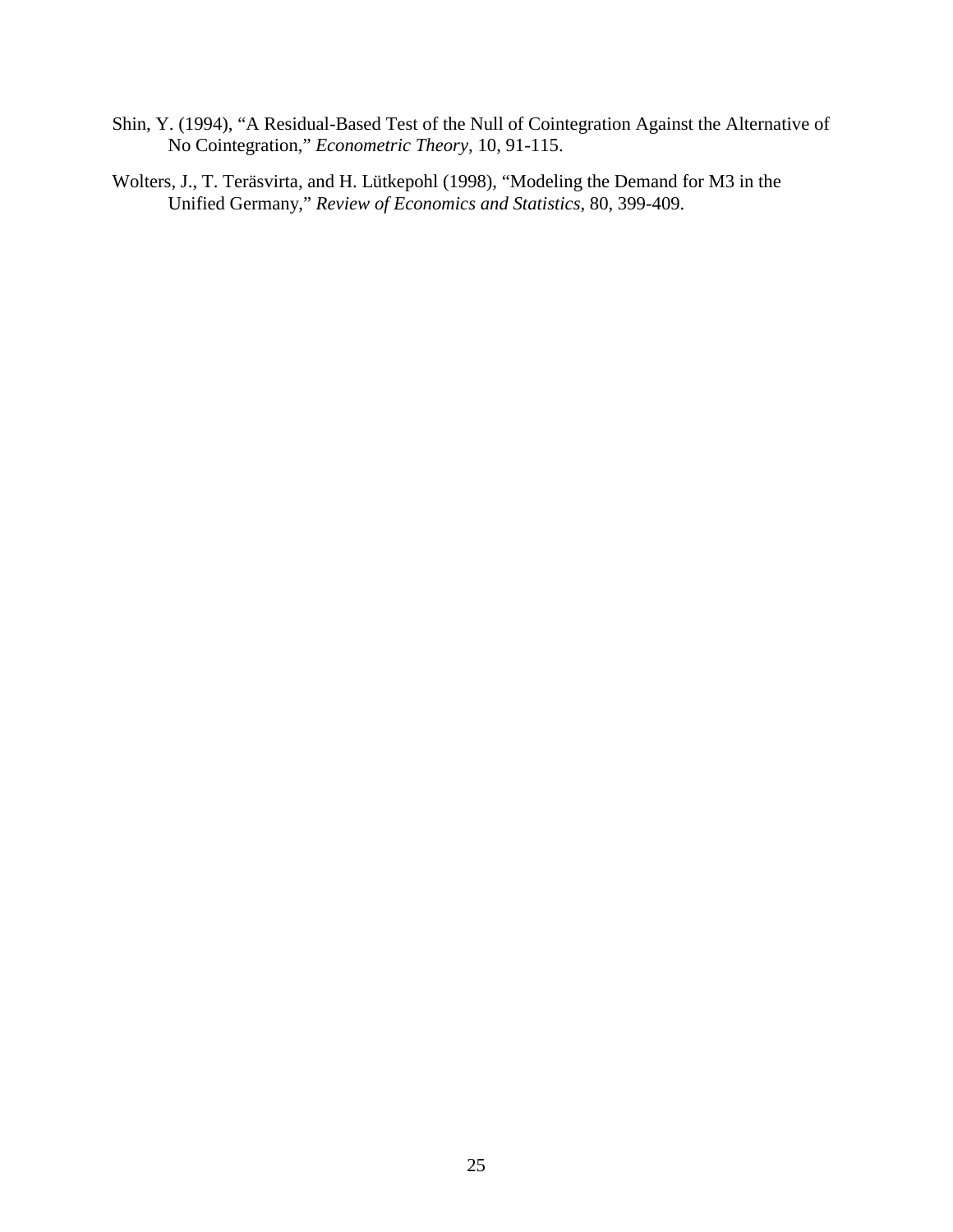## **Table 1: Effective Size of the Leybourne-McCabe Test and the KPSS Test of the Null Hypothesis of Stationarity Using Asymptotic Critical Values for the Nominal 5 Percent Level**

|        | Rejection Rates (in %) |                       |                 |                       |                 |                       |
|--------|------------------------|-----------------------|-----------------|-----------------------|-----------------|-----------------------|
| $\rho$ |                        | $T = 100$             | $T = 300$       |                       | $T = 600$       |                       |
|        | $d_{\alpha}(l)$        | $\hat{s}_{\alpha}(1)$ | $d_{\alpha}(l)$ | $\hat{s}_{\alpha}(1)$ | $d_{\alpha}(l)$ | $\hat{s}_{\alpha}(1)$ |
|        | 3.1                    | 5.8                   | 4.6             | 5.3                   | 4.4             | 5.0                   |
| 0.5    | 4.4                    | 8.2                   | 5.6             | 5.5                   | 5.5             | 5.4                   |
| 0.7    | 6.3                    | 11.4                  | 8.4             | 6.8                   | 6.9             | 5.8                   |
| 0.8    | 8.8                    | 17.4                  | 9.5             | 8.3                   | 8.9             | 6.5                   |
| 0.9    | 17.6                   | 32.2                  | 18.2            | 12.2                  | 16.2            | 8.6                   |
| 0.95   | 29.9                   | 55.4                  | 33.2            | 27.2                  | 30.6            | 13.9                  |
| 0.98   | 44.9                   | 70.8                  | 56.8            | 61.5                  | 59.5            | 45.2                  |
| 0.99   | 51.2                   | 74.4                  | 68.6            | 76.7                  | 76.3            | 69.6                  |

**(a) No Trend**

## **(b) Trend**

|                | Rejection Rates (in %) |                        |                |                      |                |                      |
|----------------|------------------------|------------------------|----------------|----------------------|----------------|----------------------|
| $\rho$         |                        | $T = 300$<br>$T = 100$ |                | $T = 600$            |                |                      |
|                | $d_{\beta}(l)$         | $\hat{s}_{\beta}(1)$   | $d_{\beta}(l)$ | $\hat{s}_{\beta}(1)$ | $d_{\beta}(l)$ | $\hat{s}_{\beta}(1)$ |
| $\overline{0}$ | 3.6                    | 5.4                    | 4.4            | 5.4                  | 4.6            | 5.2                  |
| 0.5            | 5.1                    | 6.2                    | 6.0            | 5.7                  | 6.0            | 5.4                  |
| 0.7            | 7.3                    | 7.1                    | 7.9            | 6.0                  | 7.9            | 5.8                  |
| 0.8            | 9.8                    | 8.9                    | 11.2           | 6.4                  | 10.6           | 5.8                  |
| 0.9            | 18.6                   | 21.4                   | 23.5           | 7.4                  | 21.7           | 6.4                  |
| 0.95           | 29.5                   | 38.0                   | 45.4           | 17.9                 | 45.5           | 8.9                  |
| 0.98           | 38.8                   | 49.7                   | 69.1           | 46.3                 | 76.7           | 32.1                 |
| 0.99           | 40.7                   | 51.9                   | 76.5           | 57.9                 | 87.9           | 54.3                 |

NOTES: Based on 20,000 Monte Carlo trials and data generating process  $y_t = \rho y_{t-1} + \zeta_t$  with NID(0,1) innovations.  $l = \text{int}[12(T/100)^{1/4}]$  where *int* denotes the integer part. The asymptotic critical values are from Kwiatkowski et al. (1992).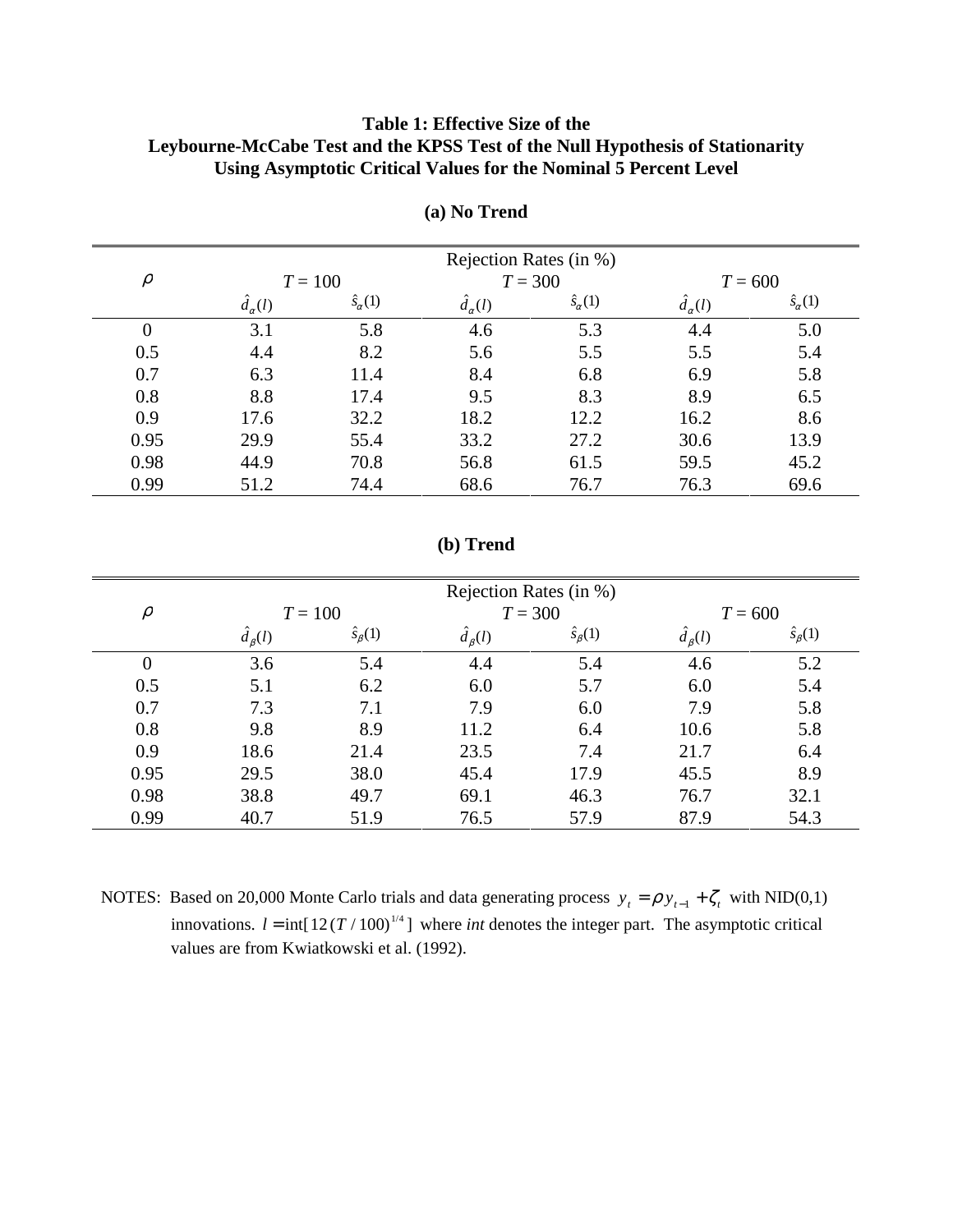**Table 2: Testing for Long-Run Purchasing Power Parity in the Post-Bretton Woods Era**

|                       |           | <b>LMC</b>                  | <b>KPSS</b>           | DF-GLS                |
|-----------------------|-----------|-----------------------------|-----------------------|-----------------------|
| Country               | $\hat{p}$ | $\hat{s}_{\alpha}(\hat{p})$ | $\hat{d}_{\alpha}(l)$ | $\hat{t}_{\phi_0}(p)$ |
| Austria               |           | **<br>6.026                 | **<br>0.498           | $-0.948$              |
| Belgium               |           | $2.045$ **                  | 0.248                 | $-1.581$              |
| Canada                |           | **<br>9.591                 | **<br>0.670           | $-0.581$              |
| Denmark               | 3         | 4.212                       | 0.299                 | $-1.426$              |
| Finland               |           | 0.550                       | 0.181                 | $-1.501$              |
| France                |           | 1.663                       | 0.223                 | $-1.742$              |
| Germany               | 3         | 3.959 **                    | 0.277                 | $-1.598$              |
| Greece                | 2         | 5.032                       | $0.349$ *             | $-1.850$              |
| Italy                 | 3         | 6.320                       | $0.454$ *             | $-1.882$ *            |
| Japan                 |           | **<br>17.313                | 1.324                 | $-0.866$              |
| Netherlands           | 3         | $3.238$ **                  | 0.225                 | $-1.570$              |
| Norway                | 4         | 2.759                       | 0.197                 | $-1.404$              |
| Portugal              |           | **<br>4.681                 | **<br>0.487           | $-1.441$              |
| Spain                 |           | 1.229                       | **<br>0.479           | $-1.170$              |
| Sweden                |           | 4.227                       | 0.295                 | $-2.067$ *            |
| Switzerland           |           | 8.906                       | 0.654                 | $-0.998$              |
| <b>United Kingdom</b> |           | **<br>4.054                 | 0.315                 | $-1.650$              |

**(a) Monthly Data**

Notes: All real exchange rates are constructed from IFS CD-ROM data on consumer price and end-ofperiod U.S.\$ exchange rates. Monthly data are for 1973.1-1997.4 (292 observations).  $\hat{p}$  refers to the Akaike Information Criterion (AIC) lag order estimate of the ARIMA(*p*,1,1) model. Lag orders are constrained to lie between 0 and 8.  $l = \text{int}[12(T/100)^{1/4}]$  where *int* denotes the integer part. For the DF-GLS test the lag order is selected using a sequential t-test with an upper bound of  $p = 12$ . At the 5 (10) percent significance level, the asymptotic critical value for the LMC and the KPSS test is 0.463 (0.347). The finite-sample critical values for the DF-GLS test are  $-2.086$  ( $-1.760$ ). <sup>\*\*</sup> ( $\check{\ }$ ) denotes a rejection at the 5 (10) percent level.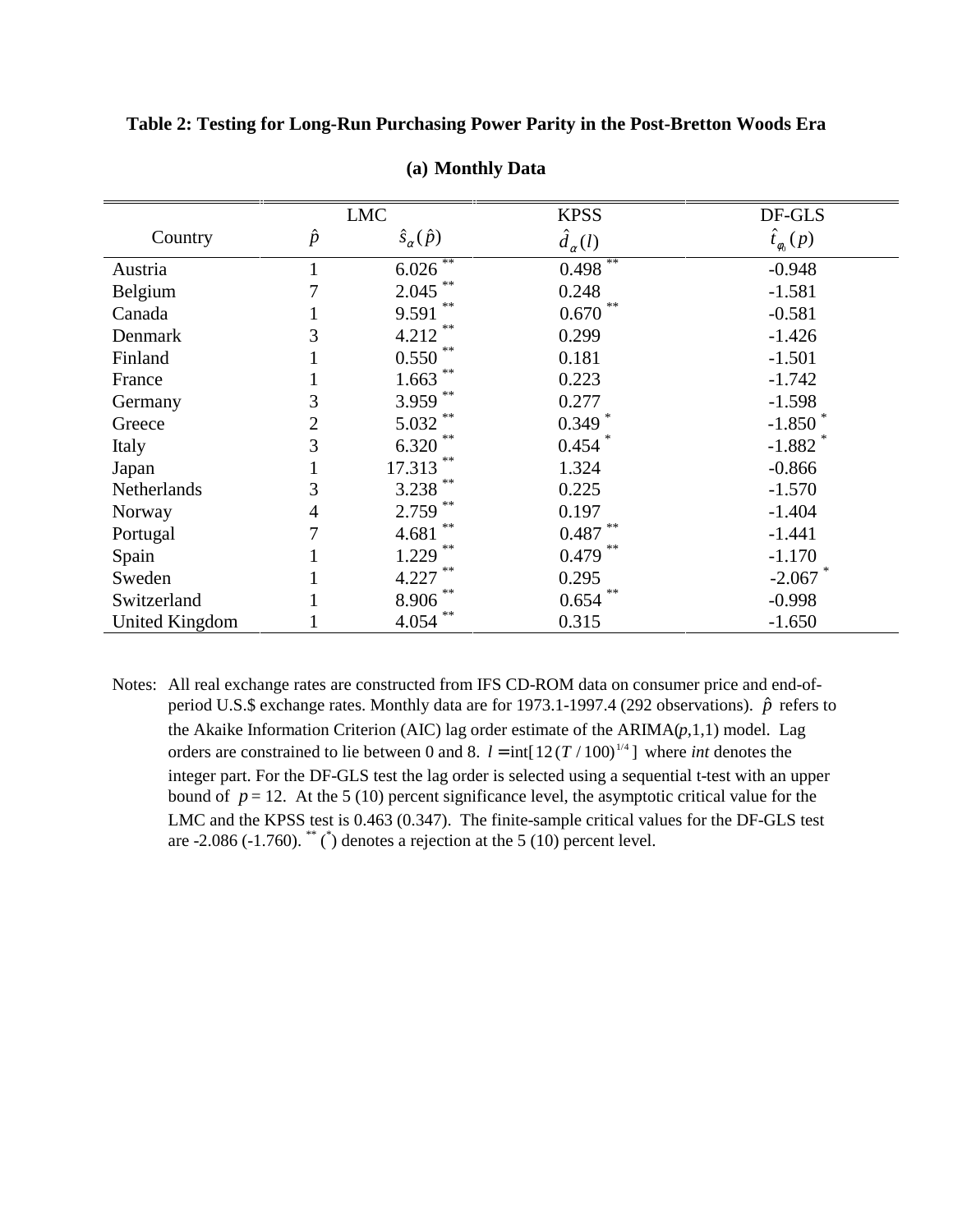|                       |                | <b>LMC</b>                  | <b>KPSS</b>           | DF-GLS                |
|-----------------------|----------------|-----------------------------|-----------------------|-----------------------|
|                       | $\hat{p}$      | $\hat{s}_{\alpha}(\hat{p})$ | $\hat{d}_{\alpha}(l)$ | $\hat{t}_{\phi_0}(p)$ |
| Australia             |                | 0.134                       | **<br>0.472           | $-1.311$              |
| Austria               |                | **<br>2.324                 | 0.265                 | $-2.060$ *            |
| Belgium               | 3              | **<br>0.981                 | 0.134                 | $-2.424$ **           |
| Canada                | 3              | **<br>2.673                 | $0.365$ *             | $-1.206$              |
| Denmark               | 3              | 1.305                       | 0.166                 | $-2.010$              |
| Finland               | 3              | $0.539$ **                  | 0.100                 | $-2.327$ **           |
| France                | $\overline{2}$ | 1.100                       | 0.127                 | $-2.581$              |
| Germany               |                | 1.355                       | 0.152                 | $-2.521$ **           |
| Greece                |                | 1.751                       | 0.190                 | $-2.270$ $*$          |
| Ireland               | 2              | $3.697$ **                  | $0.457$ $*$           | $-1.459$              |
| Italy                 |                | 2.114                       | 0.252                 | $-2.543$ **           |
| Japan                 |                | $6.383$ **                  | **<br>0.681           | $-0.734$              |
| Netherlands           | 3              | $0.898$ $^{\ast\ast}$       | 0.126                 | $-2.531$ **           |
| Norway                | $\overline{2}$ | $0.989$ **                  | 0.110                 | $-2.369$ **           |
| New Zealand           |                | 0.165                       | 0.194                 | $-2.455$ **           |
| Portugal              |                | **<br>2.540                 | 0.258                 | $-2.079$ <sup>*</sup> |
| Spain                 |                | $**$<br>1.304               | 0.259                 | $-2.319$              |
| Sweden                | 3              | **<br>1.203                 | 0.165                 | **<br>$-2.741$        |
| Switzerland           |                | 0.081                       | $0.354$ $*$           | $-1.857$              |
| <b>United Kingdom</b> |                | **<br>1.536                 | 0.205                 | $-2.367$              |

#### **(b) Quarterly Data**

Notes: All real exchange rates are constructed from IFS CD-ROM data on consumer price and end-ofperiod U.S.\$ exchange rates. Quarterly data are for 1973.I-1997.II (98 observations).  $\hat{p}$  refers to the Akaike Information Criterion (AIC) lag order estimate of the ARIMA(*p*,1,1) model. Lag orders are constrained to lie between 0 and 3 for the quarterly data.  $l = \text{int}[12(T/100)^{1/4}]$  where *int* denotes the integer part. For the DF-GLS test the lag order is selected using a sequential t-test with an upper bound of  $p = 8$ . At the 5 (10) percent significance level, the asymptotic critical value for the LMC and the KPSS test is 0.463 (0.347). The finite-sample critical values for the DF-GLS test are  $-2.308$  ( $-1.964$ ). \*\*\* (\*) denotes a rejection at the 5 (10) percent level.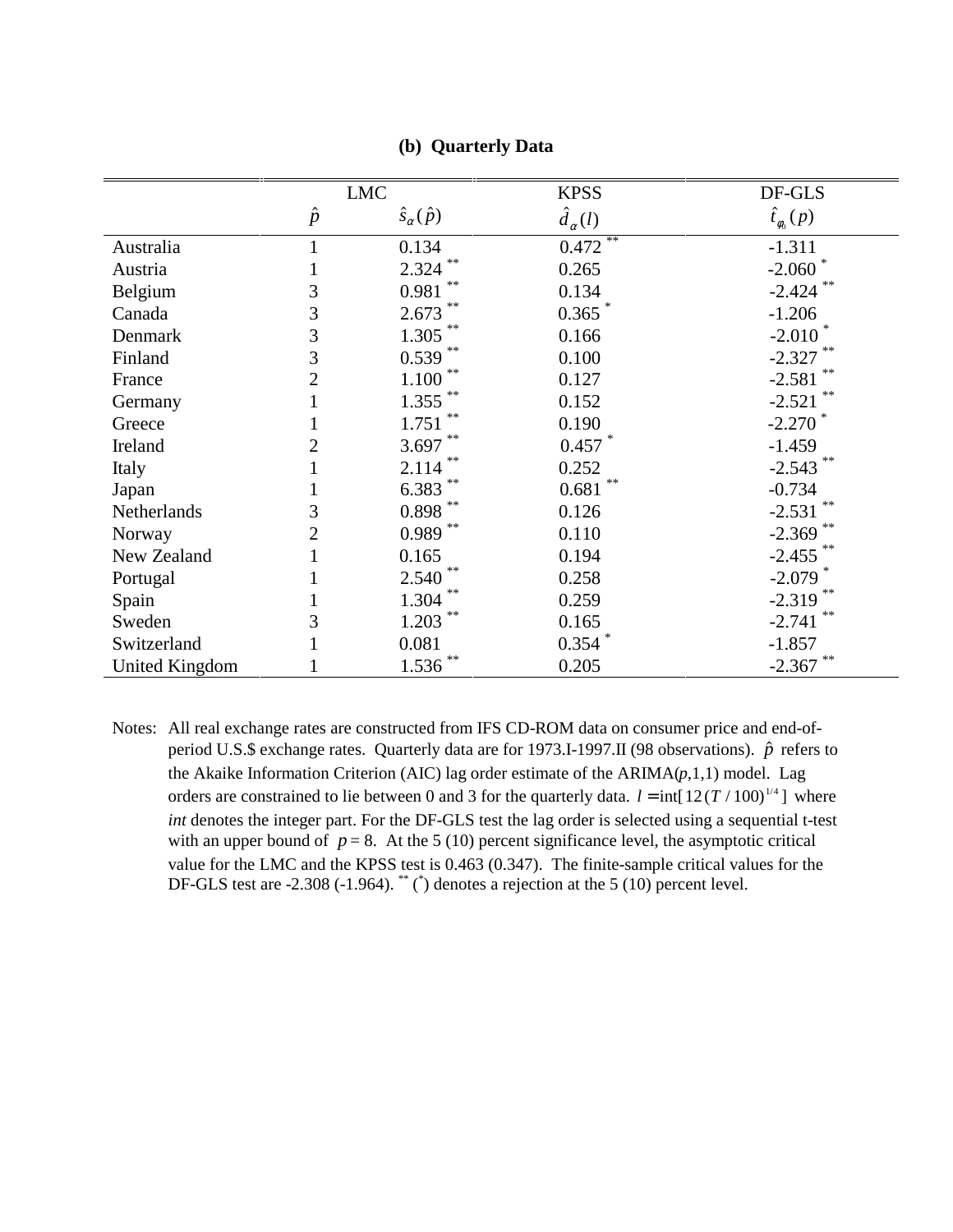| LIMU and KPSS Tests of the Null Hypothesis of Level Stationarity<br><b>Based on Size-Adjusted Critical Values</b> |                 |                              |                              |              |  |  |
|-------------------------------------------------------------------------------------------------------------------|-----------------|------------------------------|------------------------------|--------------|--|--|
|                                                                                                                   |                 | $H_0$ : Half-Life of 3 Years | $H_0$ : Half-life of 5 Years |              |  |  |
|                                                                                                                   | $\rho = 0.9439$ | $p = 0.9809$                 | $p = 0.9659$                 | $p = 0.9885$ |  |  |
|                                                                                                                   | $T = 100$       | $T = 300$                    | $T = 100$                    | $T = 300$    |  |  |
| <b>KPSS</b>                                                                                                       | 28.5            | 317                          | 19.8                         | 21 7         |  |  |

# **Table 3: Power (in %) of the LMC and KPSS Tests of the Null Hypothesis of Level Stationarity**

NOTES: Based on 20,000 trials from  $\Phi(L)$  (1 – L)  $y_t = (1 - \theta L) \zeta_t$  with  $\theta = 0.25$  and NID errors. Power is calculated using size-corrected critical values under the hypothesized AR(1) null.

LMC 36.7 42.5 22.2 26.8